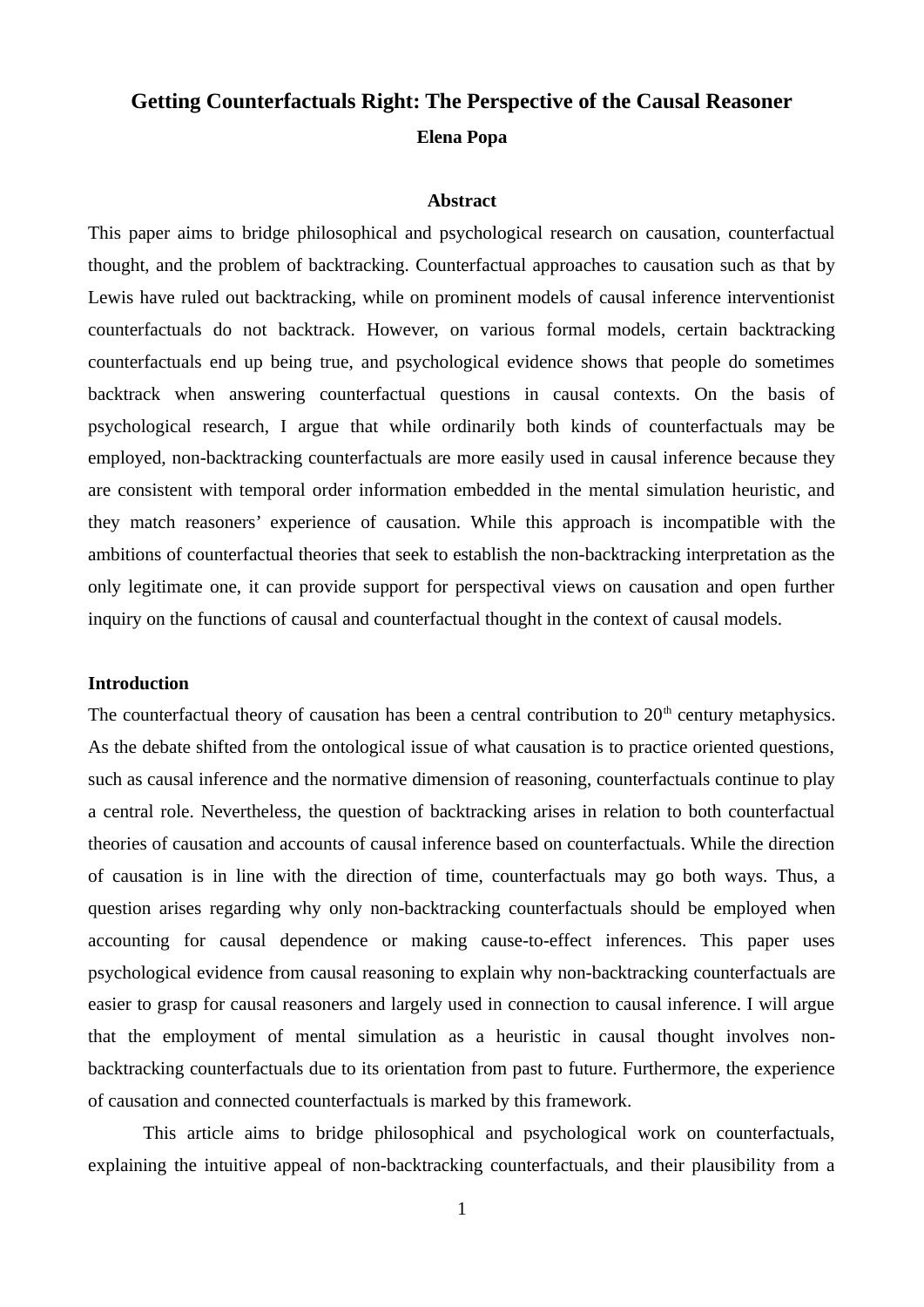psychological perspective. As a contribution towards contemporary approaches to causation and counterfactuals, this paper highlights the importance of models that encompass uses of backtracking, and their integration with current models focusing mainly on prediction. Counterfactuals going from past to future are plausible given people's experience of time and causation, but other uses may allow for backtracking, as illustrated in the case of diagnostic reasoning. I suggest moving beyond the perspective going back to Lewis' account that nonbacktracking counterfactuals are the right way of thinking about counterfactuals, while at the same time setting a more modest claim of their usefulness in psychological context. This can be used in a less metaphysically ambitious project of defining causality in relation to the perspective of the causal reasoner.

I start by discussing the philosophical background for counterfactuals and causal models highlighting the focus on the non-backtracking interpretation in philosophical approaches and describing formal models according to which backtracking counterfactuals can come out as true (section 2). I will then review counterfactual thought in both developmental context and adult causal reasoning (section 3). I subsequently discuss backtracking in psychological context, providing an explanation for the plausibility of the non-backtracking interpretation of counterfactuals in causal reasoning, and exploring further philosophical consequences in relation to causal projectivism (section 4).

## **2. Causation, counterfactuals, and backtracking**

In this section I review counterfactual analyses of causation highlighting the issue of backtracking and its subsequent treatment in debates on counterfactuals, causation, and causal inference. From this starting point I will sketch out the main questions to be addressed in the paper: on how formal models can incorporate backtracking counterfactuals, on evidence regarding the use of backtracking in causal thought, on why it makes sense for causal reasoners to use non-backtracking counterfactuals, and further consequences for the philosophy of causation.

The paradigmatic analysis of causation through counterfactual dependence was introduced by Lewis (1974). Lewis's complete analysis of causation is beyond my purposes here, and I will focus on counterfactual dependence, which is sufficient (but not necessary) for causation on Lewis' account. The truth of the claim 'If A had not occurred, B would not have occurred' is sufficient for holding that A causes B. The truth values of counterfactuals are assessed through Lewis's possible world semantics, which is beyond my purposes here.<sup>[1](#page-1-0)</sup> Backtracking is introduced as an objection in Lewis (1979), in relation to the project of analyzing both the direction of causation and the direction

<span id="page-1-0"></span> $<sup>1</sup>$  See Lewis (1973).</sup>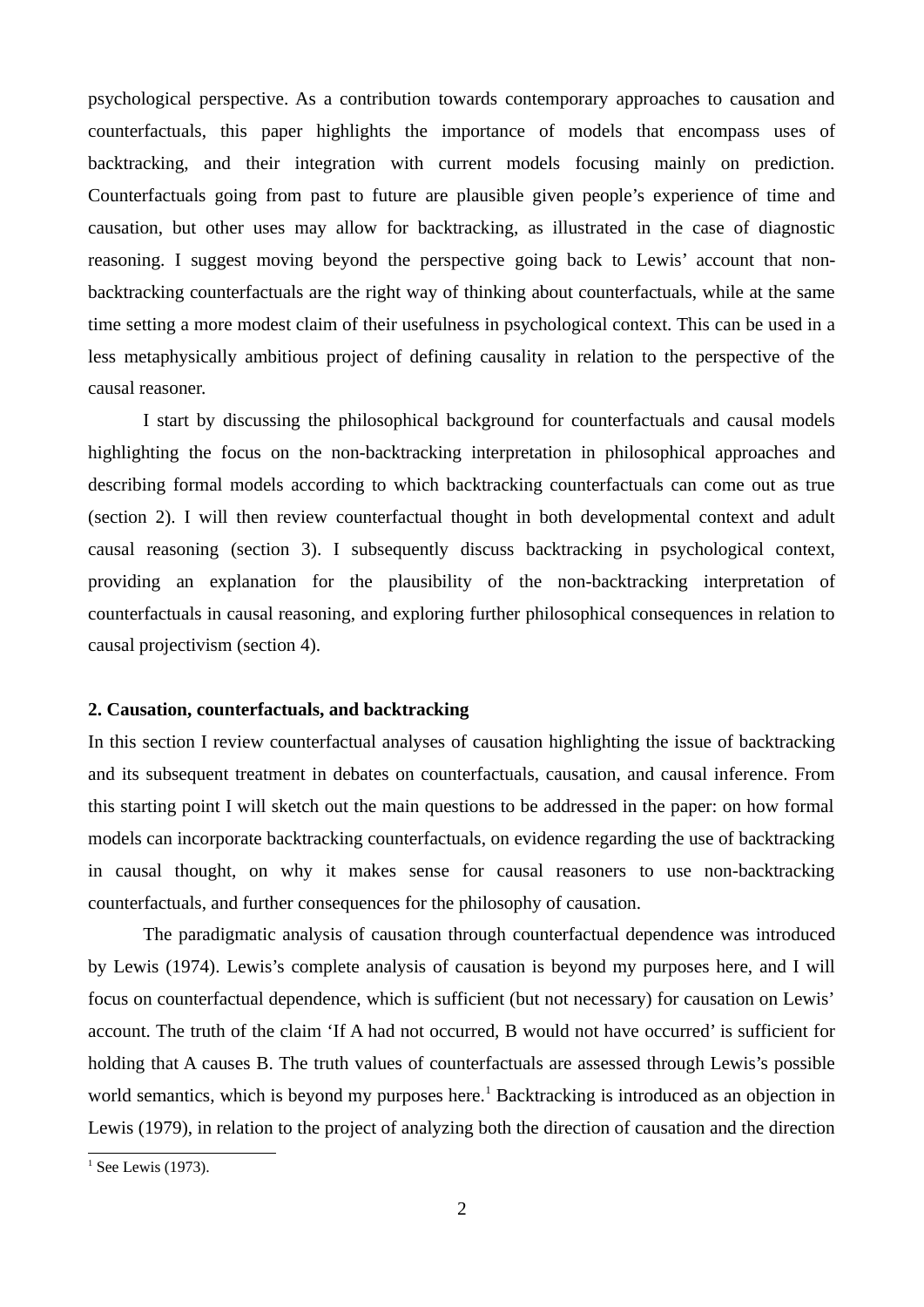of time through counterfactual dependence. In short, the issue is that if one accepts that A causes B, one would accept the counterfactual (i) 'If A had not occurred, B would not have occurred'. Nevertheless, one could also accept the counterfactual (ii) 'If B had not occurred, A would not have occurred'. This would hold in cases when one would take the absence of the effect event to be indicative of the absence of the cause event. Lewis' resolution is to provide an account according to which only counterfactuals like (i) are true, and backtracking counterfactuals like (ii) are false: 'back-tracking arguments are mistaken: if the present were different the past would be the same, but the same past causes would fail somehow to cause the same present effects (Lewis 1979: 457). While subsequent debates have raised other objections resulting in an updated view by Lewis (2000), I will look instead at how counterfactuals are handled in the context of causal inference.

Woodward's (2003) interventionist approach to causation has a central counterfactual component. Again, without going into the complexities of Woodward's account, the upshot is that a variable A is the cause of another variable B within a variable set if an intervention variable changing the value of A would also change the value of  $B<sup>2</sup>$  $B<sup>2</sup>$  $B<sup>2</sup>$ . It should be pointed out that the interventions Woodward describes are not confined to actuality, but possibility. This brings counterfactuals into the picture: 'commitment to a manipulability theory leads unavoidably to the use of counterfactuals concerning what would happen under conditions that may involve violations of physical law' (Woodward 2003: 132). For a discussion of backtracking, further clarification is needed in connection to Lewis's account above. Woodward defines causation through a framework of causal models, thus involving causal concepts, and, unlike Lewis, does not aim for a non-circular account of causation. The definition of an intervention variable in relation to a variable set highlights the arrow-breaking feature: an intervention on a cause variable would leave previous variables intact (breaking the connection between variables instead of changing the values of previous variables). Woodward attacks Lewis' similarity criteria – which were intended to establish the falsity of backtracking counterfactuals – with an example where a backtracking counterfactual ends up true. In a complex scenario where a variable (C) generates several effects (E1...E5) at t1 and another effect  $(E^*)$  at t2, intervening to see whether if E1... E5 had not happened  $E^*$  would not have happened either would involve five small miracles preventing E1…E5, which is a problem for Lewis' claim that widespread miracles and violations of laws should be avoided. Thus, if a small miracle happens before C, that would involve a true backtracking counterfactual, namely that had E1...E5 not occurred, C would not have occurred (Woodward 200[3](#page-2-1): 139).<sup>3</sup> By contrast, Woodward's concept of intervention can handle this case without miracles or backtracking. Here,

<span id="page-2-0"></span><sup>&</sup>lt;sup>2</sup> One issue is whether Woodward's account should be read as a theory of causation at all, see Popa (2015): section 1.2 for a review and arguments in this sense.

<span id="page-2-1"></span><sup>&</sup>lt;sup>3</sup> See Glynn (2013) for a discussion of Woodward's counterexamples and a comparison to Lewis.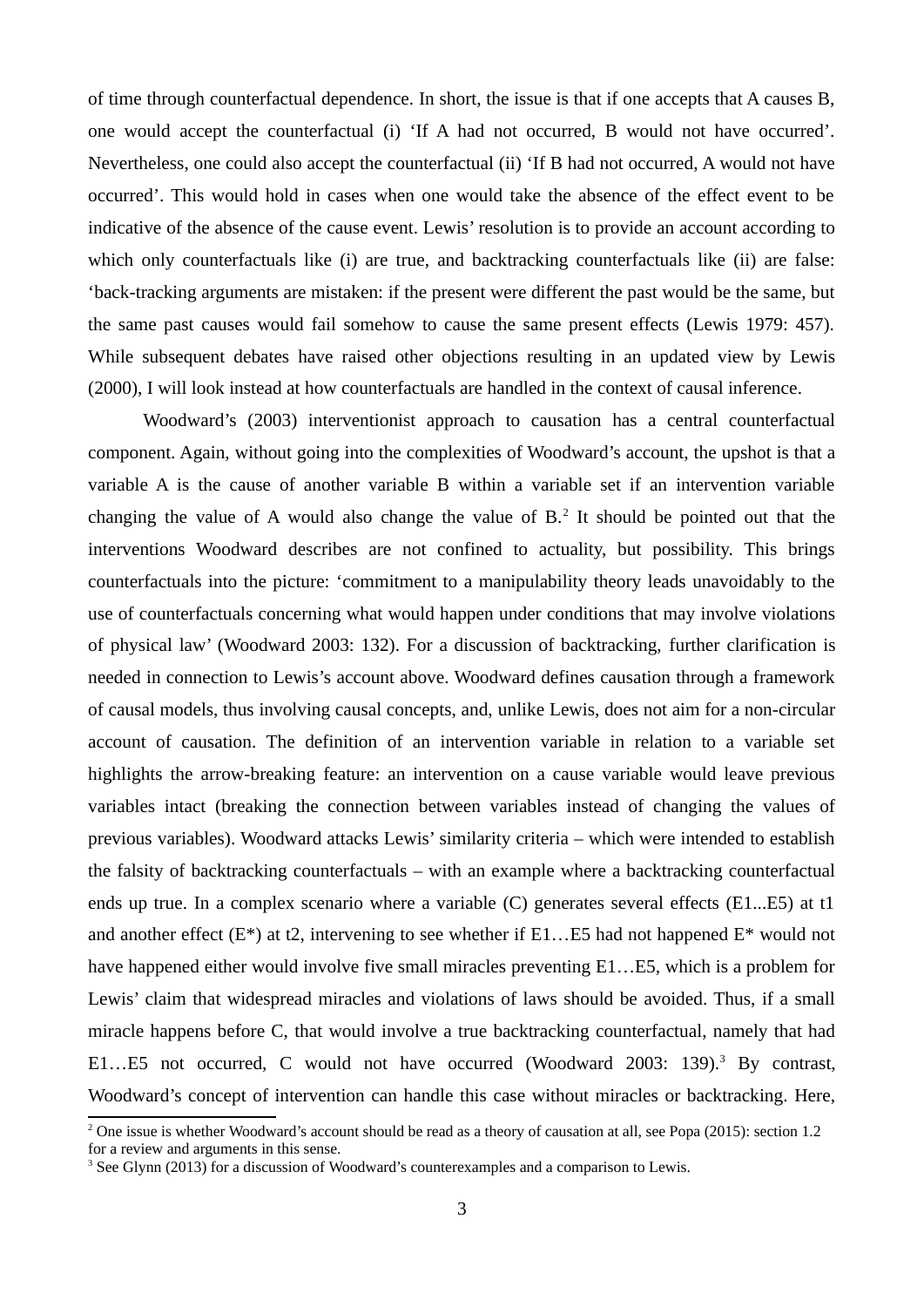the similarity metric is rejected, while the interventionist apparatus accounts for similar types of counterfactuals to those discussed by Lewis being true in the context of causal inference. This is analogous to Pearl's approach that will be discussed below.

Taking a broad perspective where causation is connected to counterfactuals on ontological or epistemic grounds, it should be noted that for Lewis, as well as for cases when one reasons from causes to effects intervening on the cause to change the value of the effect variable within Woodward's account, backtracking counterfactuals end up false. A clarification to make here is that my aim is not to criticize causal models employing non-backtracking counterfactuals for the purposes of causal inference. Rather, I seek to highlight additional concerns arising from the use of a semantics of counterfactuals similar to that by Lewis. While Woodward focuses on cause-to-effect inferences and does not provide truth conditions for all counterfactuals, questions arise as to why this particular semantics for counterfactuals is appropriate in this context, and how it can be connected to semantics where backtracking counterfactuals end up true. My argument can supply an answer to the former question, namely that from the perspective of the causal reasoner nonbacktracking counterfactuals are easier to grasp. In relation to this, it is also worth noting that there are philosophical approaches to causation that employ backtracking counterfactuals. For instance, Broadbent (2007, 2012) argues for an approach that accepts the truth of certain backtracking counterfactuals, thus handling counterexamples such as preemption or the problem of the transitivity of causation. Broadbent defends the truth of backtracking counterfactuals by rejecting Lewis' claim about counterfactual dependence being asymmetric, and highlighting that counterfactual reasoning can be useful when applied to the past (e.g., when tracing details about the origin of a certain event), and not only for predicting future effects (2012: 471-472). As my interest here lies in psychological aspects, I will not go into the details of this approach. However, one thing to point out is that Broadbent's arguments are consistent with both the formal approaches that accept uses of backtracking, as well as with the psychological findings I will review below regarding using counterfactuals in different inference patterns.

Having reviewed the philosophical background, and moving on to tracing the psychological plausibility of the non-backtracking interpretation of counterfactuals, there are two subquestions to clarify. Firstly, how can backtracking counterfactuals be made sense of formally? Secondly, are backtracking counterfactuals used when reasoning causally? And if so, what makes the use of nonbacktracking counterfactual preferable? For the remainder of this section I will address the former subquestion, with the next two sections addressing the latter questions.

For my purposes here, I start by discussing the causal model for counterfactuals by Pearl (2009) stressing that even though Pearl rejects the similarity criteria, his view presupposes a

4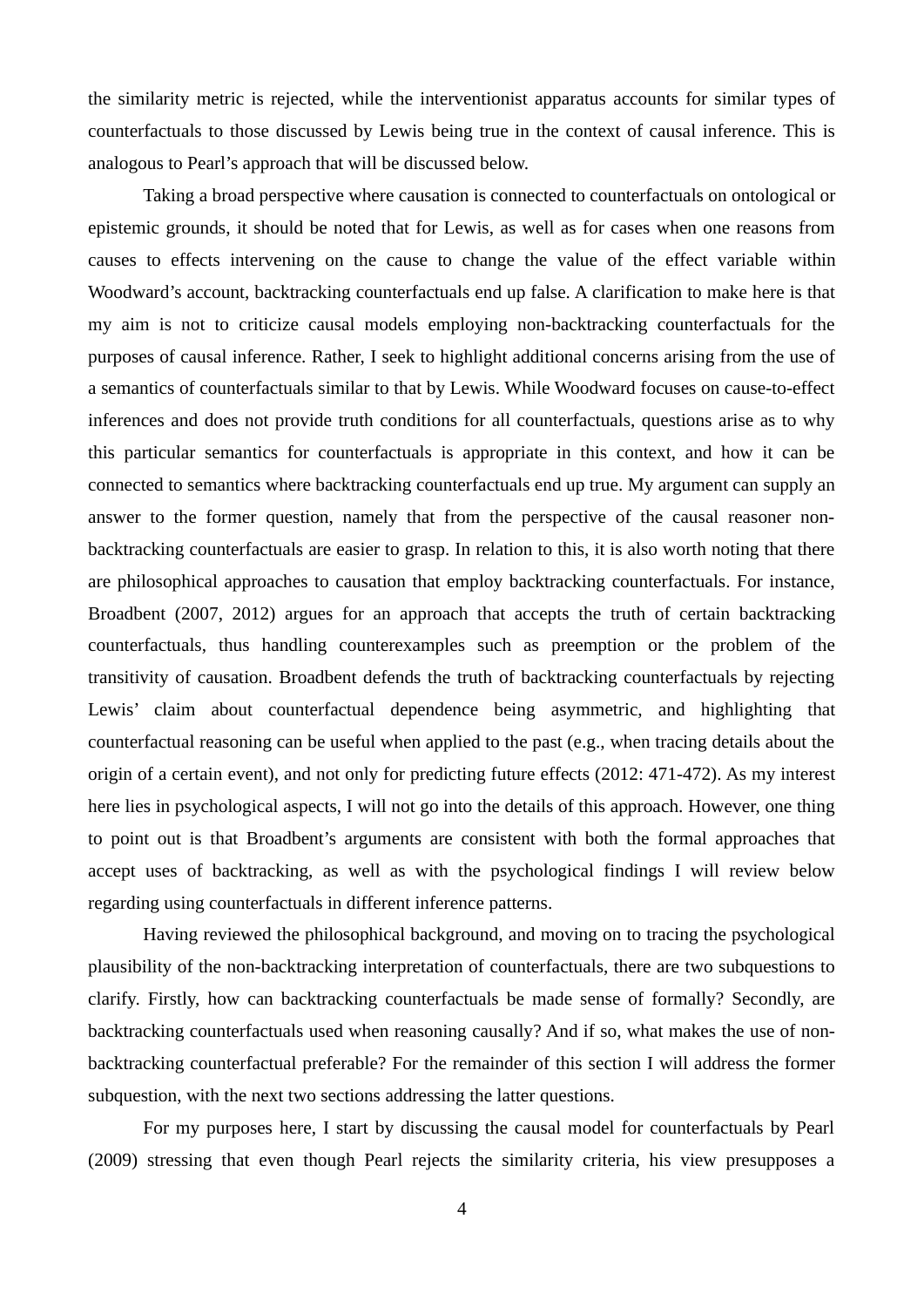semantics of counterfactuals similar to that of Lewis. The causal model approach by Pearl is thus better suited to address previous objections raised against Lewis' account (Starr 2019: 3.3). The point regarding similar semantics is made by several authors, though there is also work highlighting the differences. For instance, Skovgaard-Olsen et al. point out, 'Pearl showed that it was possible to derive the same conditional logics based on his structural semantics for counterfactuals as on Lewis' account' (2021: 75). Lassiter also describes Pearl's view as follows: 'theories of counterfactuals built around causal models have generally taken a stronger stance [than Lewis], ruling out backtracking as part of the definition of intervention' (2020: 13). Lassiter also notes other views as exceptions, such as that by Hiddleston (2005) and Lucas and Kemp (2015) which I will discuss below. Regarding divergences from Lewis' semantics, Briggs (2012) points out that there are differences both in truth conditions and regarding which inferences containing counterfactuals are valid. Briggs further argues that extending Pearl's model would yield into a different logic of counterfactuals. I will not explore these wider debates on semantics here, as my interest is in backtracking, and Briggs notably mentions that the causal models he discusses apply to nonbacktracking counterfactuals (2012: 157).

Fisher (2017a) describes Pearl's semantics of counterfactuals as strictly interventionistic in contrast with that of Hiddleston (2005) and Fisher (2017b), raising an issue about handling backtracking. Fisher makes this point in a semantic context, highlighting that the epistemic purposes of cause-to-effect inference that Pearl focuses on may not necessarily lead to the best assessment of the truth values of counterfactuals in semantic context (2017b: footnote 22). I take this point to be important in spelling out the problem: Pearl's model can be viewed as answering a specific concern about causal inference and in this sense it should not be taken as an account about counterfactuals in general. Still, once the discussion moves to the question of assessing truth values for counterfactuals, the Pearl model has difficulty with uses that involve backtracking. This can be addressed by causal models that encompass Pearl's approach alongside interventions that allow backtracking, or by integrating the interventionist model with other semantics of counterfactuals. Before discussing such approaches, it is worth stressing that recent work by Pearl highlights three layers of causal inference: the first based on statistical associations captured by Bayesian networks which can incorporate diagnostic reasoning, predictive inference through intervention, and counterfactual inference (see Pearl and MacKenzie 2018). Thus, insofar as the causal models defended by Pearl are connected to Bayesian networks, ways of reasoning that involve prediction can be integrated with diagnosis. Regarding models integrating different semantics for counterfactuals, Schulz et al. (2019) use the critique raised in Fisher (2017a) as a starting point to show in experimental context that participants would accept the truth of backtracking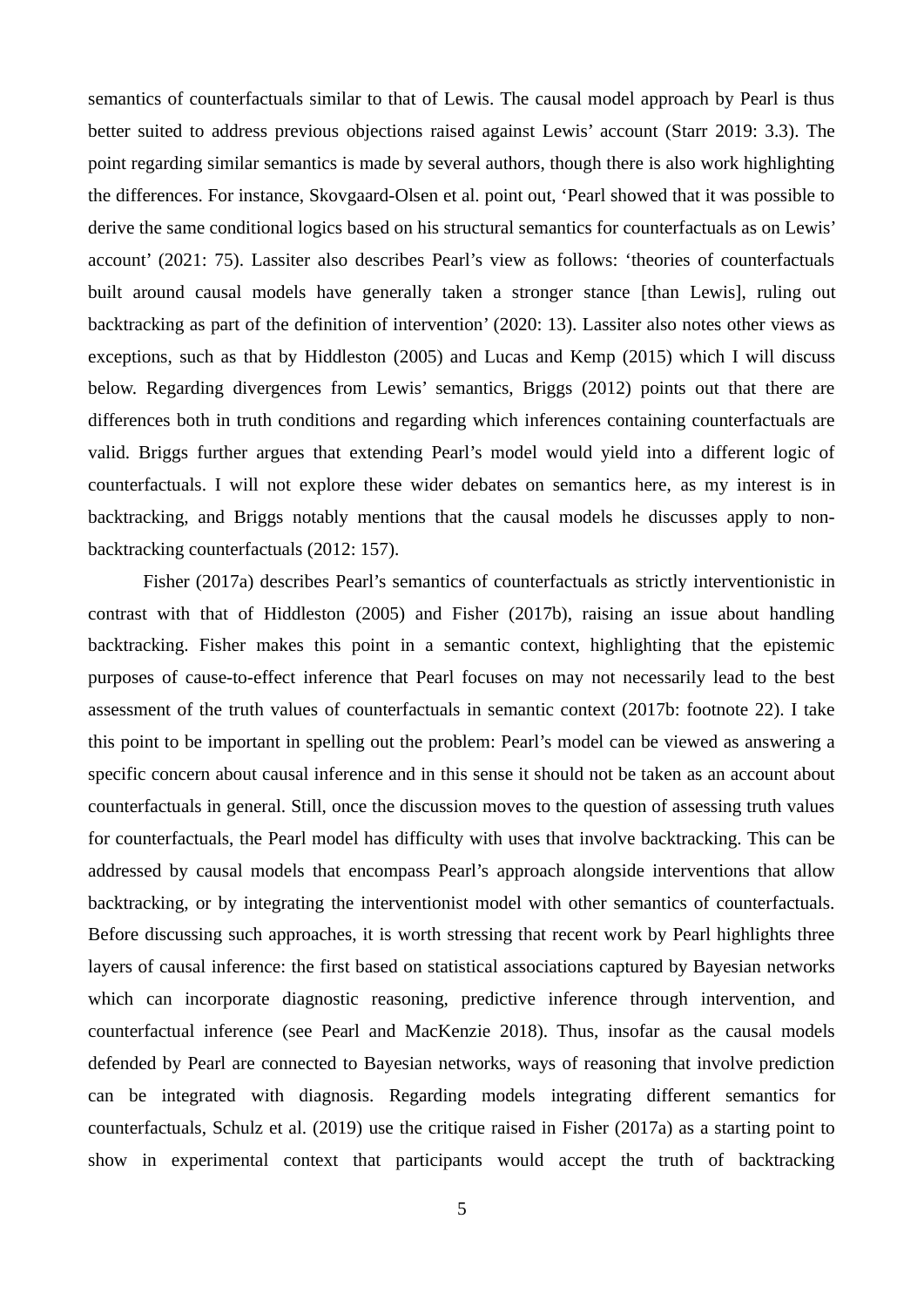counterfactuals such as 'If the match lit, then if the match had not been struck it would not have lit', which would come out as false under Pearl's account.<sup>[4](#page-5-0)</sup> Schulz et al. argue for an alternative notion of intervention, that allows backtracking. Particularly, the latter account integrates Pearl's views within a broader approach to counterfactuals that includes backtracking.

Woodward's account described above relies on causal models by Pearl. Particularly, the 'graph surgery' feature, where an intervention leaves previous variables in the system unchanged, is part of Pearl's account. As mentioned above, although Lewis' approach to counterfactuals relies on the possible worlds semantics, the result with regard to the falsity of backtracking counterfactuals is similar. Nevertheless, causal models involving counterfactuals can also take different forms. In a model by Hiddleston (2005) the main idea behind interventions is to leave the network intact (thus, not cutting the causal connections). This means that if a variable A is a cause of variable B, intervening on B would amount to changing the value of A, since the causal connection between the two is left intact. This would lead to the backtracking counterfactual 'If B had not occurred, A would not have occurred' being true (see Illustration 1). Rips (2010) compares the two models by Pearl and Hiddleston in experimental context. More recently, Lucas and Kemp (2015) introduced a model that builds upon both Pearl's and Rips's approaches, and allows backtracking. Khoo (2017) also defends a theory that allows both backtracking and non-backtracking counterfactuals.



*Illustration 1: The pruning and the minimal network approaches. For the former, if component B is not working (illustrated in gray), component A continues to work, but the causal connection between the two is cut. For the latter, if component B is not working, component A is also not working (they are both in gray). Thus, on the minimal network approach a backtracking counterfactual is true.*

<span id="page-5-0"></span><sup>&</sup>lt;sup>4</sup> On an interventionist reading, intervening to light the match would break the connection to its cause (striking it), thus the counterfactual 'If the march lit, then if the match had not been struck, it would have lit' would be true.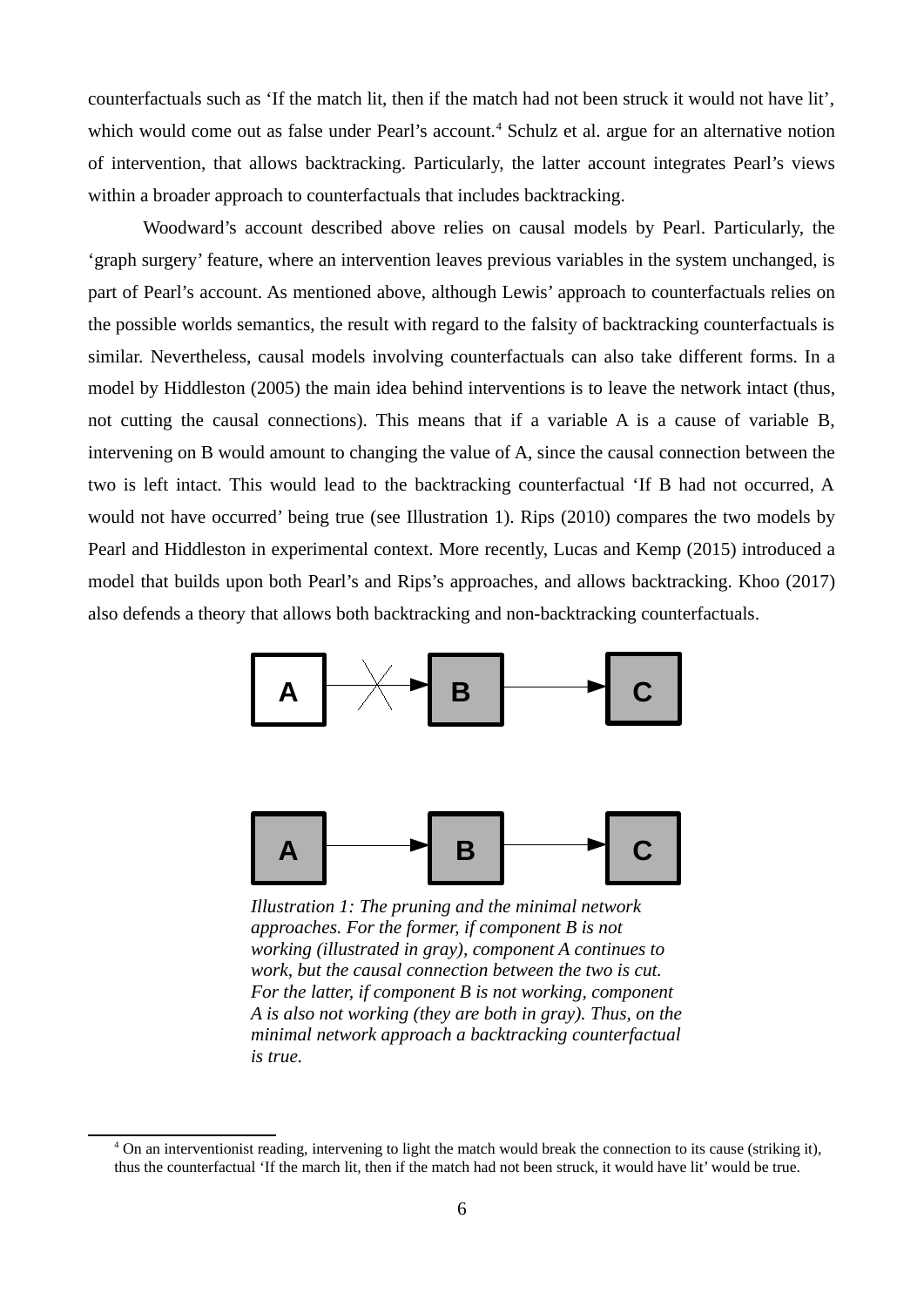Given that formal models can accommodate both backtracking and non-backtracking counterfactuals for causal thought, the next question is an empirical one: whether backtracking counterfactuals are used in causal reasoning tasks. Before addressing this in the next section, one last thing to investigate is whether there are any particular strengths of the non-backtracking interpretation. One source for this is Woodward's (2014) functional account of causation, which ascribes his model a normative dimension: interventionist counterfactuals provide a framework that people *ought to* use when reasoning causally. Thus, on this view, one may claim that although both backtracking and non-backtracking interpretations are available formally, non-backtracking counterfactuals are the best suited for cause-to-effect inference. Woodward (2019) justifies normative models by an appeal to a means-ends relation: a feature of causal reasoning is assessed in relation to its successful employment in the pursuit of a goal. Woodward focuses on manipulability and control – a certain means of inferring causally would count as effective if it enables the successful control of relevant variables. Woodward (2019) further discusses how the normative connects with the descriptive in relation to work in psychology and experimental philosophy, highlighting the importance of empirical evidence. From this framework, interventionist counterfactuals have the advantage of ruling out confounders, which is an important part of causal knowledge. Still, the same functional perspective could also involve backtracking counterfactuals – tracing the cause of a particular effect can be used in future tasks involving control. In what follows, I will focus on descriptive aspects, namely how people *actually* reason about causality and what warrants the use of non-backtracking counterfactuals. Among other things, looking at time and the perspective of the causal reasoner will help explain the ease of using interventionist counterfactuals.

# **3. Causal reasoning and counterfactuals: psychological research**

Discussing backtracking in the context of psychological research requires an investigation of counterfactual thinking from a broader perspective. I will first look into a debate on conditional and counterfactual reasoning in developmental context which will be relevant for my subsequent discussion of the normative approach mentioned above and related psychological accounts. I will then look into evidence of backtracking in adults' reasoning through causal models, highlighting that current research shows that people do not abide by one model only, or employ a single interpretation of counterfactuals.

Reviews of developmental evidence converge on conditional reasoning emerging around the age of 3, with counterfactual reasoning starting at 6 years of age (Gautam et al. 2019; Roese & Epstude 2017). However, whether younger children are able to answer counterfactual questions correctly has been subject to debate. Early work using stories told to children followed by questions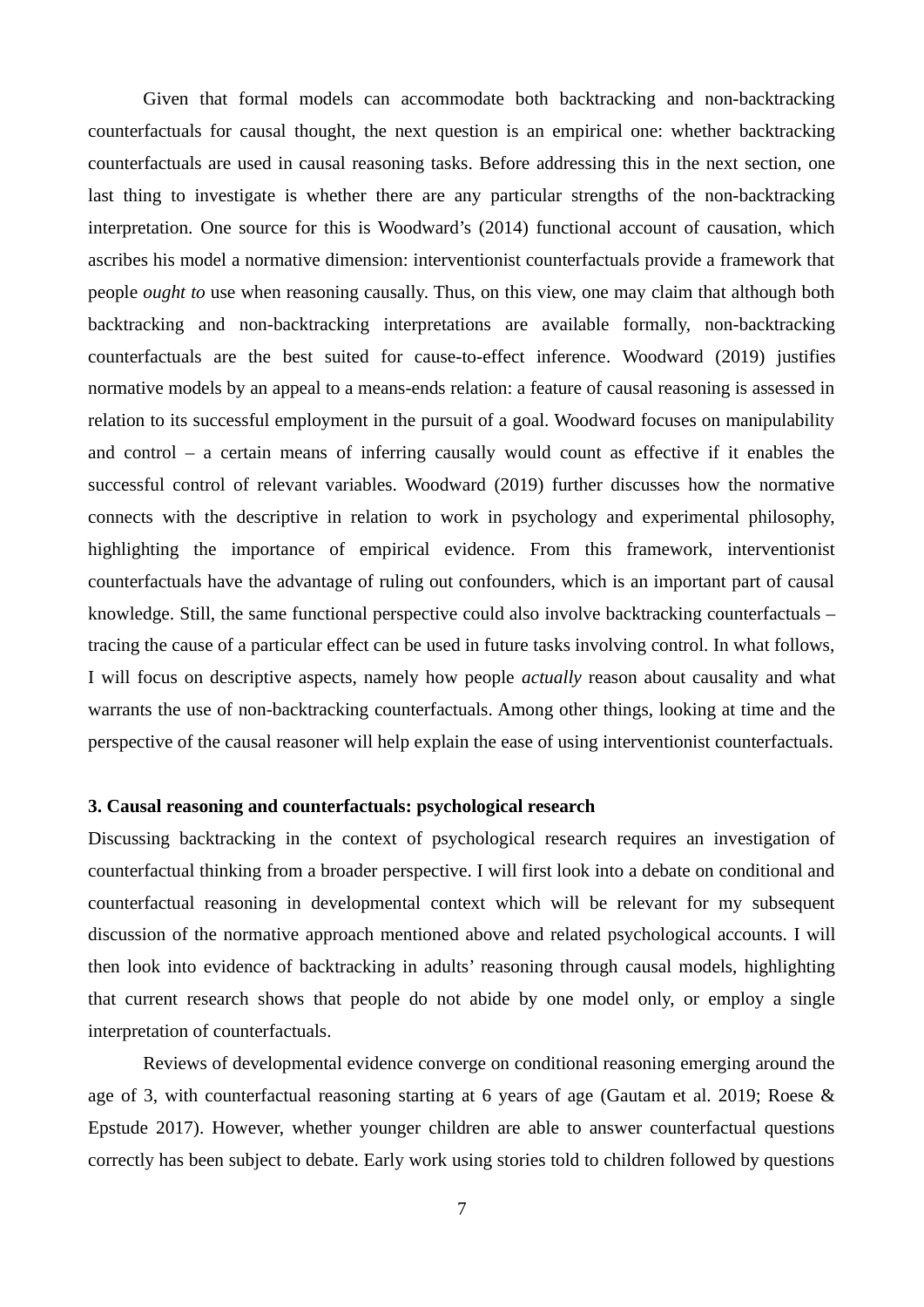about alternative turns of events suggested that counterfactual thought emerges between 3 and 5 years of age (Harris et al. 1996). These findings have been challenged, and explained through a distinction between conditional reasoning and counterfactual reasoning: younger children can answer questions about conditional scenarios correctly, while only children of 6 and above can answer the counterfactual questions (Rafetseder et al. 2010). This involves a more complex structure of counterfactual thought, namely creating an alternative scenario and integrating it with previous information (Rafetseder & Perner 2010). A debate between Weisberg and Gopnik (2013, 2015) and Beck (2015a, 2015b) focuses on whether counterfactuals are used earlier or later in development and whether counterfactual thinking is a continuous ability from early development to adulthood.

A more recent contrast is between work by McCormack et al. (2018) and Nyhout and Ganea (2019). The findings from the McCormack et al. (2018) study cast doubt over the claim that children under 6 can reason with counterfactuals. Given a scenario where a toy pig is toppled by mechanisms operated by disks of different colors, with one disk reaching it earlier, only the children over 6 were able to correctly say that had the first disk not been dropped, the pig would still have been knocked over by the second one.<sup>[5](#page-7-0)</sup> This stands in contrast with findings by Nyhout and Ganea (2019), who use a device playing a tune when activated by blocks of certain colors to show that 4 and 5-year olds can answer counterfactual questions. $6$  The point of contention here is whether children can reason with counterfactuals before the age of 6, and the answer is provided by their success at the task. One possible concern here is that the scenario from McCormack et al. (2018) may be viewed as too complex for children to grasp, and as such it may not shed light on their counterfacutal thinking. In response, I would like to point to further studies, like Rafetseder et al. (2013), using simpler scenarios that children should be able to grasp, but do not answer counterfactual questions correctly. The scenario by Rafetseder et al. (2013) involves a dwarf and a squirrel searching for nuts. The dwarf can pick up the nuts falling into a tree hut, taking them to the village, while the squirrel can pick up the nuts from the tree, taking them to the nest. Upon being presented one of the scenarios, say, the nut is in the tree and the squirrel is picking it up and correctly answering that the nuts will be in the nest, the children are presented with a counterfactual question: what if the dwarf had come to pick up the nut? Children below 6 would incorrectly say that the nut would be in the village.

Beck and Rafetseder (2019) explain the discrepancy between the results in the studies above, as well as the split between views attributing counterfactual thought to younger or older

<span id="page-7-0"></span><sup>&</sup>lt;sup>5</sup> In the philosophical literature on causation this would count as a preemption scenario.

<span id="page-7-1"></span><sup>&</sup>lt;sup>6</sup> This falls into the blicket detector paradigm (see Gopnik and Sobel 2000).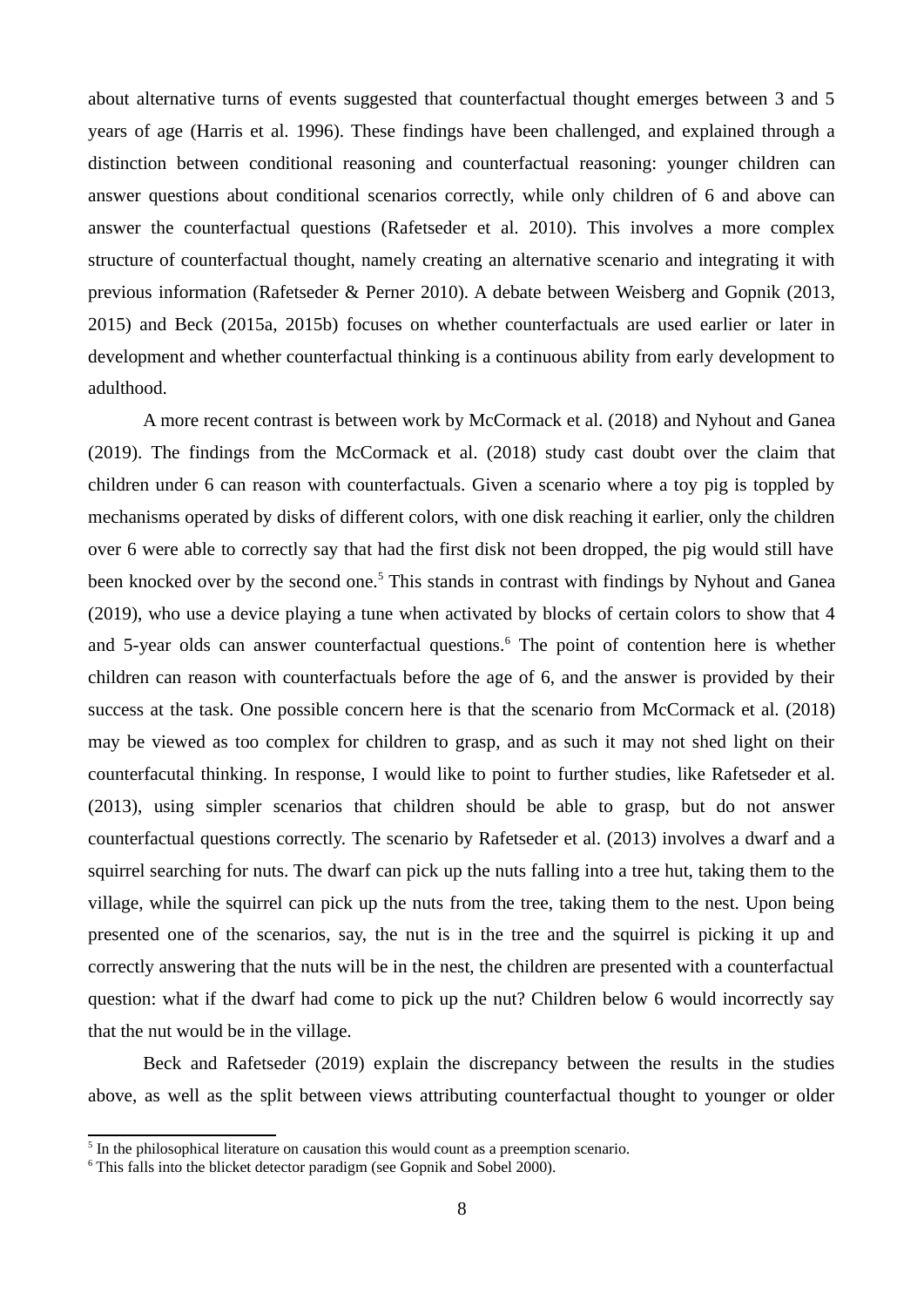children through Hoerl and McCormack's (2019) dual systems account of temporal updating and temporal reasoning. For temporal reasoning, the child has to run a simulation of a past event, which is required in the McCormack et al. (2018) study. By contrast, in Nyhout and Ganea (2019) the screen still shows both blocks on top of the device and children have to only think of what would happen if one of the blocks were removed. Beck and Rafetseder (2019) take this to involve merely temporal updating, which is present earlier in development. While one may object that the preemption scenario may be too complex and thus not representative for assessing children's causal reasoning, the issue with the experiments in Nyhout and Ganea is that they do not require children to consider things having gone differently in the past.

Another potential objection here is that the Nyhout and Ganea experiments involve counterfactual reasoning in line with philosophical treatments of counterfactuals.[7](#page-8-0) While the correspondence between the experimental work in psychology and philosophical work in counterfactuals is an interesting question that could further help clarify this debate, it is beyond my purposes here. I will sketch an answer that reasoning counterfactually in line with theories such as that by Lewis requires a set of advanced abilities, notably distinguishing between mere hypothetical reasoning and counterfactual thinking, and attributing these abilities to children below 6 should be backed up by further empirical work. Research on temporal reasoning such as the one mentioned above, for instance, suggests that relevant abilities emerge in older children.

While further research is needed in developmental context, it can be concluded that counterfactual reasoning emerges in childhood, with abilities easier to use by children emerging earlier in development. The point of contention regarding whether counterfactuals are used earlier rather than later and whether this is continuous with the use of counterfactuals in adulthood can be placed in the broader context of causal maps and the use of Bayes networks (for instance Gopnik et al. 2004; Schulz et al. 2007). Work on causal maps is consistent with normative approaches such as Woodward's (2014) above: children are said to follow certain rules for inference (including arrowbreaking interventions, or screening-off in probabilistic causation) which yield into correct judgments of causal structures, and also hold in adult causal cognition. Still, in the case of Bayesian models of causal learning, both normative and descriptive aspects are involved, and such views have been criticized for not clearly distinguishing between the two (Sloman & Fernbach 2008; Fernbach & Sloman 2011; Jones & Love 2011). As Fernbach and Sloman point out, 'violations of a model's predictions should be taken seriously and not explained away as due to the approximate way the optimal computation is implemented. And a rational analysis does not demonstrate

<span id="page-8-0"></span><sup>&</sup>lt;sup>7</sup> I am grateful to an anonymous referee for bringing up this point.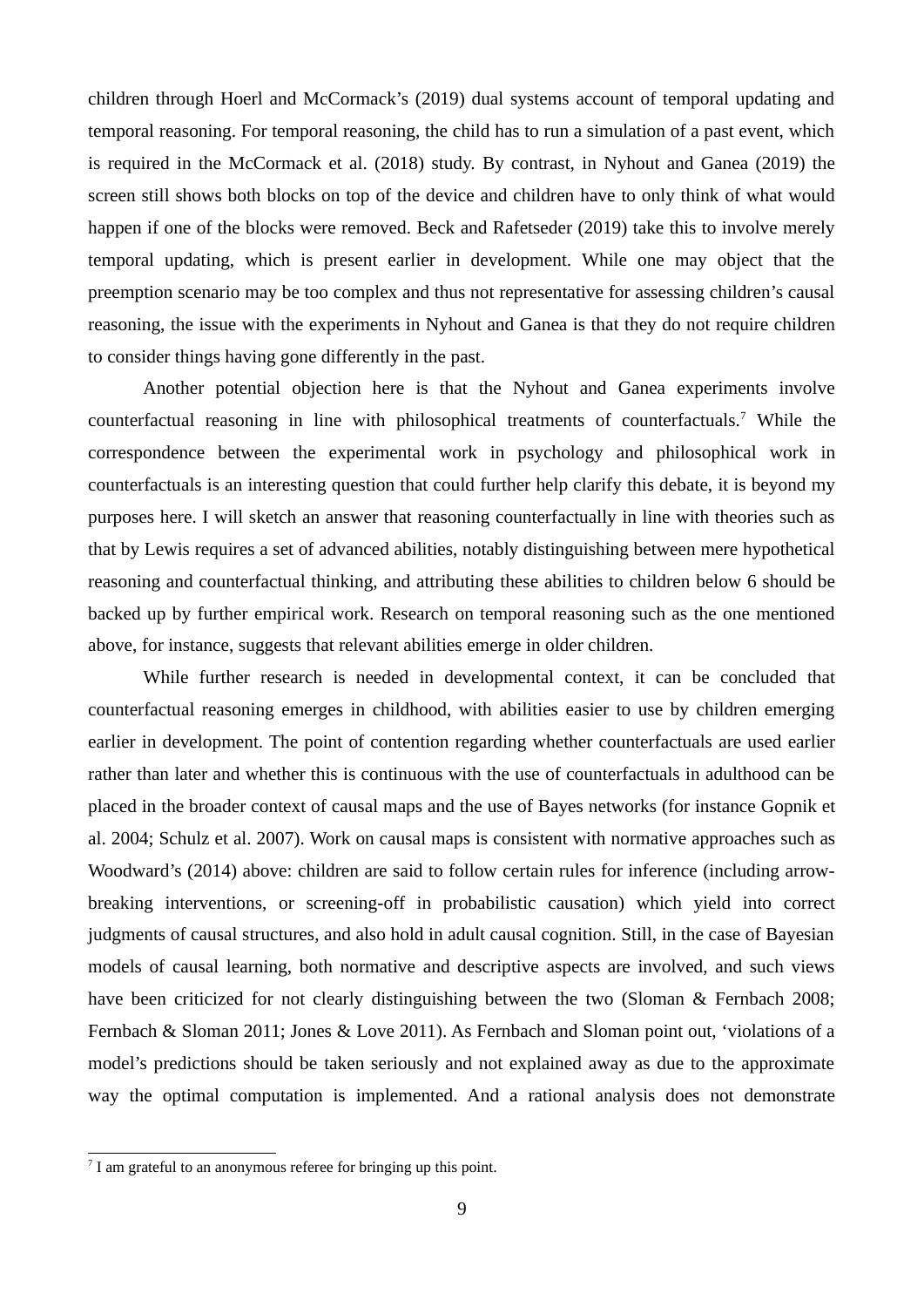rationality if people do not abide by it' (2011: 99). The authors further hold that more clarity about the descriptive and normative claims would render Bayesian approaches more falsifiable.

In relation to the problem of counterfactuals and causal reasoning, questions whether counterfactual thinking emerges earlier or later, and in accordance with a strictly interventionist model or a different one can be settled empirically if the descriptive claims are made clear. For instance, approaches such as Weisberg and Gopnik (2013) holding that counterfactual thinking is continuous throughout development and employing models using non-backtracking counterfactuals, do not explain how this relates to evidence of backtracking in adult reasoning. A set of questions emerges regarding where backtracking fits into this picture: is it simply an erroneous way of using counterfactuals? Is it a more sophisticated means of reasoning acquired later? Is it an ability that develops parallel to that of making cause-to-effect inferences? Conceptual contributions on the status of backtracking and causal reasoning such as the one sought by this article would help open the way for further empirical investigations in this sense. Particularly, the discussion in the following section would suggest a negative answer to the first question above: it sometimes makes sense to backtrack, although people generally employ non-backtracking counterfactuals when inferring causally.

By contrast with the developmental debate discussed above, the ability to answer counterfactual questions by adults is uncontroversial (Rafetseder et al. 2010, 2013). For instance, in the Rafetseder et al. (2010) study, adults had no problem answering counterfactual questions correctly. I will thus move on to the issue of backtracking. The study by Rips (2010) mentioned in section 2 explores the Pearl (2000) and Hiddleston (2005) models of counterfactuals in empirical setting, with the former excluding backtracking through the arrow-breaking feature, and the latter allowing it in order to keep the network intact (see Illustration 1). The participants were asked counterfactual questions about a system with different components, some of which are causally connected. In the case of a device where A causes B, the questions would be 'If component B were not operating, would A operate?' and 'If component A were not operating, would B operate?' (Rips 2010: 184). A positive answer to the first question would be indicative of backtracking. According to Rips' discussion, Pearl's model would predict that positive answers only are about the antecedent (e.g., if A causes B, intervening on B would leave A intact). According to Hiddleston's model, the answer should be negative (i.e., the network is left intact, and as such B not operating is an indication that A is also not operating). The results showed that people tend to backtrack, with similar results obtained in Rips and Edwards (2013). This runs in contrast with previous studies, such as Sloman and Lagnado (2005), that found a difference between observation and intervention: observation is associated with diagnostic reasoning (thus, involving backtracking), while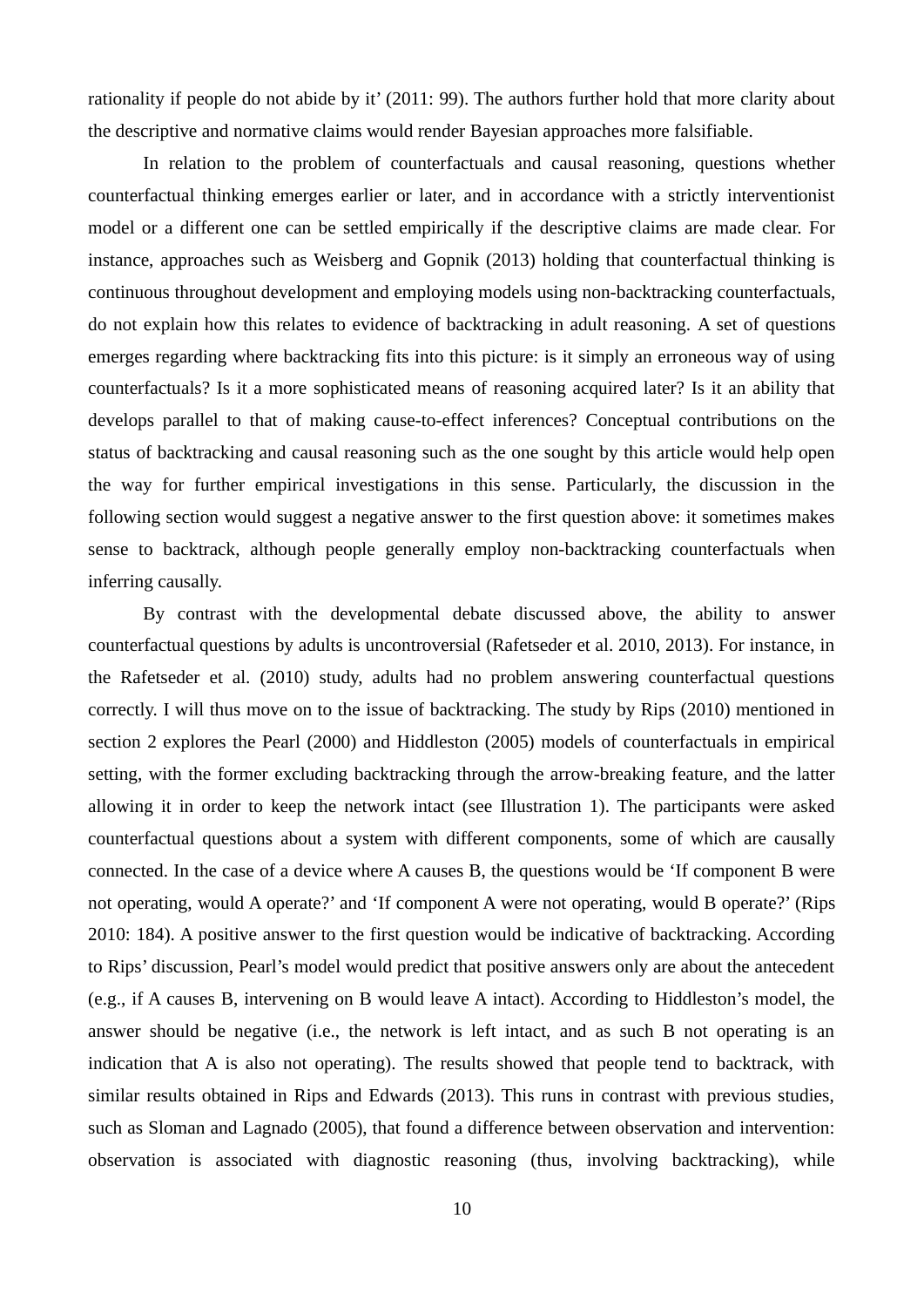intervention with causal reasoning (which falls in line with Pearl's model). It is important to point out that the questions and the task can be also interpreted in a different way: as respondents are only told that a component would not operate, and do not know whether the component was prevented from working by an intervention, the task may appear ambiguous, with people interpreting the workings of the system in different ways.<sup>[8](#page-10-0)</sup> On this interpretation, Rips would not necessarily challenge the Pearl model. Still, the point may be raised in relation to semantics of counterfactuals that exclude backtracking (such as Lewis') and their overlaps with interventionist causal models: when faced with a choice between two interpretations, people do backtrack. Finding the conditions under which they do so is of further empirical interest and explored in the studies reviewed below.

Gerstenberg et al. (2013) ran a new set of experiments on similar devices as in Rips (2010) to shed further light on this. The significant finding is that people's answers tend to backtrack when asked about causes of the counterfactual state (thus falling in line with the Hiddleston's minimal network approach), but not when asked about the effect of the counterfactual state (thus falling in line with Pearl's pruning approach). Another finding is that people 'process counterfactual questions in a more local fashion rather than simultaneously considering the states of all variables in the system' (Gerstenberg et al. 2013: 2390). This will be relevant for my subsequent discussion on understanding counterfactuals and causality and on whether this understanding should be expected to fall in line with particular models, or whether people think of causes and effects without considering an entire variable system.

Han et al. (2014) address one shortcoming in the studies above, namely that talking about causality in the context of a device where components are represented as different variables may be too abstract a task to capture how people reason causally. Han et al. used questions in relation to various scenarios that would match the structure of the devices used in previous research (such as common cause or common effect). Examples of counterfactual questions include 'If John weren't drinking alcohol, then he wouldn't have brought a gift' and 'If John weren't drinking alcohol, then he wouldn't have acted wildly' (Han et al 2014: 2430). While in the case of the latter the causal connection between the antecedent and consequent is clear, the former makes sense for the causal reasoner only if there is another cause involved, for instance, receiving an invitation to the party would lead to both drinking alcohol and bringing a gift. The findings are interpreted by Han et al. as people backtracking just in case they make the counterfactual conditional true. This explanation runs in contrast with claims by Rips (2010), or Gerstenberg et al (2013) that link the use of different counterfactuals for explanation and inference, with the former tied to diagnostic reasoning and involving backtracking, and the latter following the order of causation that rules out backtracking.

<span id="page-10-0"></span><sup>&</sup>lt;sup>8</sup> I am grateful to an anonymous referee for this point.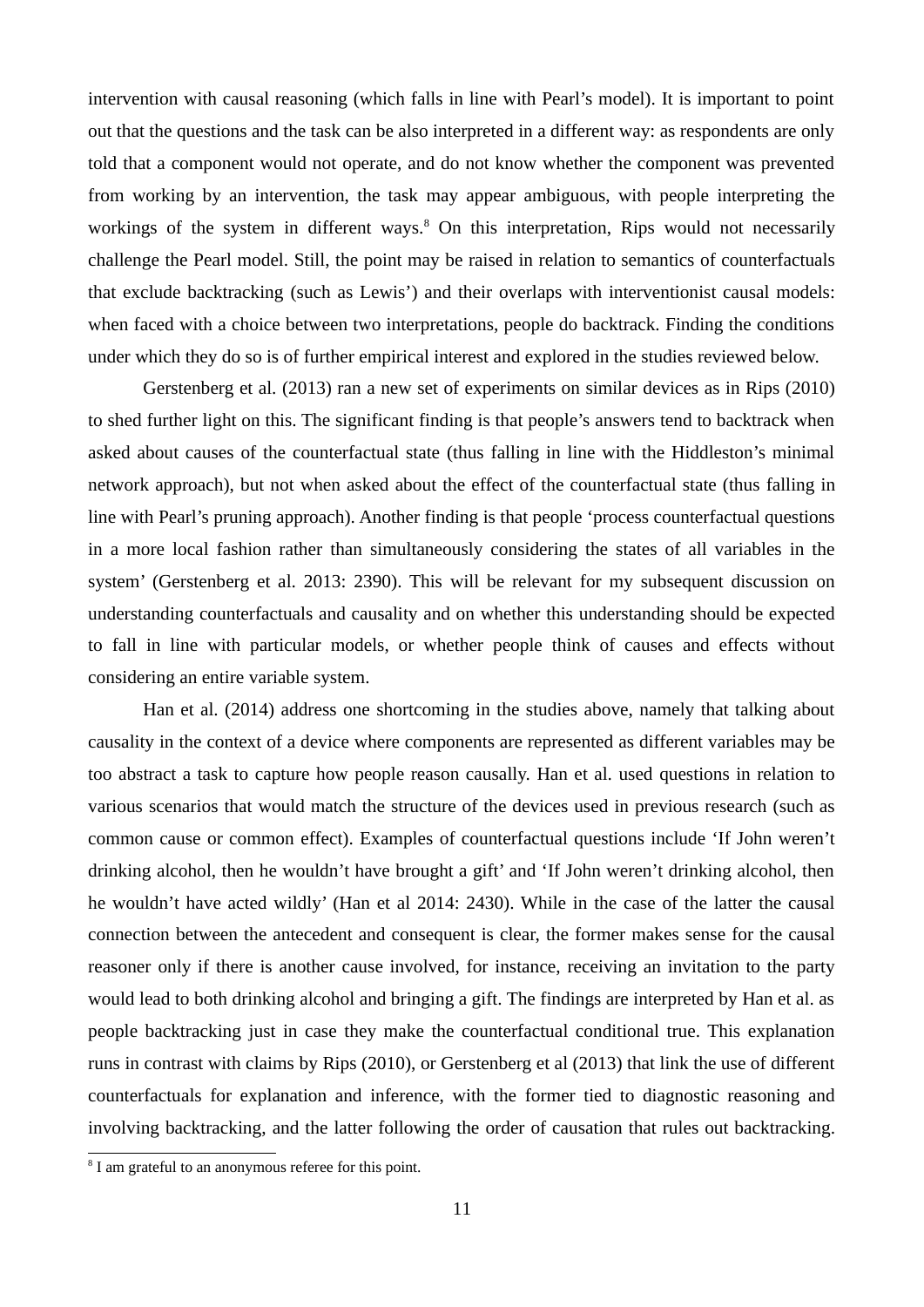Unlike these previous explanations, Han et al. (2014) focus on the entire counterfactual and not only its antecedent, claiming that 'backtracking counterfactuals can be considered a case of causal belief revision determined by the structure of the situation' (2014: 2434). This is in line with earlier work by Dehghani et al. (2012) and Sloman and Walsh (2008). The contrast between the earlier claim by Gerstenberg et al. (2013) that people process counterfactual questions locally, and the reference to the structure of the situation by Han et al. (2014) should be noted. Still, the two claims are not completely incompatible, as the findings by Han et al. do not entail that people necessarily assume an entire network in accordance with various causal models, and neither do Gerstenberg et al. The issue at stake appears to be what kind of structure they are considering and how that determines whether they will resort to backtracking or not.

Having reviewed the psychological evidence on counterfactual reasoning and backtracking, one important finding to stress is that people's judgments do not conform to solely one model, and this should be taken into account when discussing causal reasoning in relation to the respective models. Still, in the investigation of causal reasoning, especially in studies such as Rips (2010), Rips and Edwards (2013), Gerstenberg et al. (2013) that involve a distinction between explanation and inference, there is an assumption that at least in the context of reasoning from cause to effect, counterfactuals should not backtrack. This appears to echo earlier philosophical preoccupations of linking causation to non-backtracking counterfactuals reviewed in section 2. Given that formally both types of counterfactuals can be true according to different models, and that psychological evidence has shown that people do sometimes backtrack, the final question to ask is why nonbacktracking counterfactuals tend to appear more natural in relation to reasoning causally. In the next section I provide an explanation of the preponderant use of non-backtracking counterfactuals in causal contexts on the basis of how people experience causality. In doing so, I will rely on further psychological work on mental simulation and causal thought.

# **4. Non-backtracking counterfactuals and the experience of causation**

In will now provide an account of the usage of non-backtracking counterfactuals in causal thought. I employ two arguments in this sense: an argument from mental simulation and an argument from the experience of causality. The former holds that since mental simulation is often involved in causal reasoning, and it includes information on the direction of time, the counterfactuals that end up being connected to causation are those that follow the arrow of time. The latter will trace the use of nonbacktracking counterfactuals to causal understanding and its connection to temporal succession. One consequence of both arguments is that the use of non-backtracking counterfactuals is not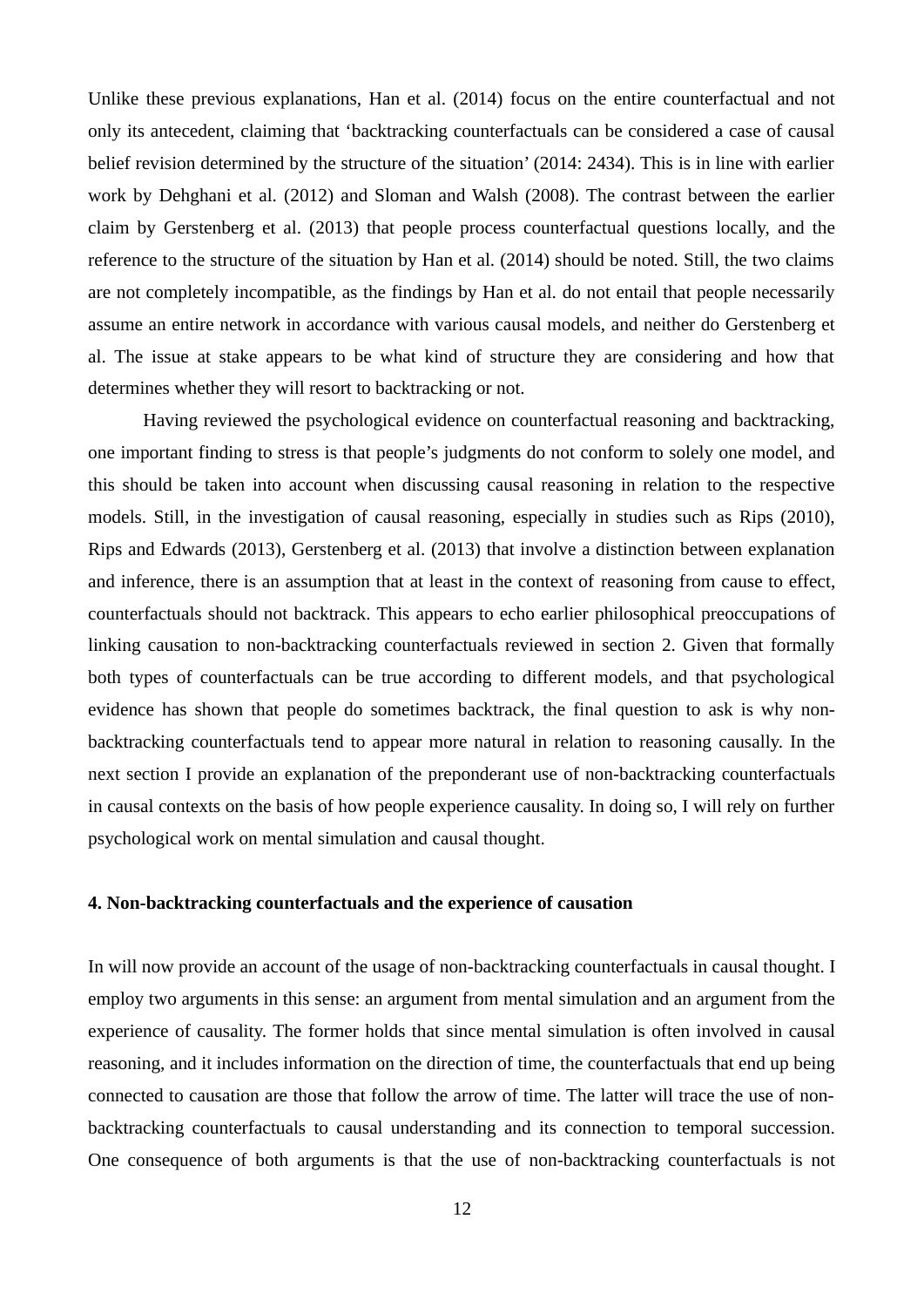necessarily normative: mental simulation is used as a heuristic, and the intuitive understanding of causality does not provide sufficient conditions for causal inference. As such, the use of nonbacktracking counterfactuals is not traced to their leading to better causal judgments as opposed to backtracking ones, but to their usefulness in the light of the workings of human cognition and its connection to the experience of time. Given that people can act to change the present or future and not the past, the forward-looking causal connections are the most relevant for the situation of the causal reasoner. Empirical work supporting these arguments includes developmental research on causal learning and the early connection between causation and temporal order, with the later connection to counterfactuals and their usage in adult causal reasoning, and the employment of mental simulation.

Before introducing the arguments, the connection between causation and counterfactuals previously discussed in relation to the philosophy of causation should also be traced in psychological investigations. While the studies reviewed above on counterfactual thought could help draw negative conclusions, for instance, regarding whether it makes sense to look for a connection between counterfactuals and causal learning in children under 6, the question whether people connect causation and counterfactuals is addressed in different research. One such relevant study was conducted by Gerstenberg et al. (2014), arguing that people's causal judgments are linked to counterfactual simulation. The participants were shown videos where two billiard balls would collide with the second ball either passing through a gate or being prevented from doing so. Both physical (a barrier) and non-physical (a teleport device) entities were involved in various scenarios. Participants were shown causal blocks and counterfactual blocks: the causal blocks showed the entire interaction while in the counterfactual blocks the video would stop at the time of collision. The authors interpret the results as follows:

> People make causal judgments by comparing what actually happened with what they think would have happened in the counterfactual world in which the causal event of interest hadn't taken place. They use their intuitive understanding of the domain in order to simulate what would have happened in the relevant counterfactual world (Gerstenberg et al. 2014: 526).

Thus, causal reasoning in adults is linked to counterfactuals understood according to the Pearl model. Related work includes a counterfactual model for causal reasoning in relation to physical events (Gerstenberg et al. 2015, 2020).

Having looked at empirical evidence regarding counterfactuals and causal cognition, I will now articulate the arguments. The argument from mental simulation holds that non-backtracking counterfactuals are employed in causal reasoning as part of the simulation heuristic. Given the wide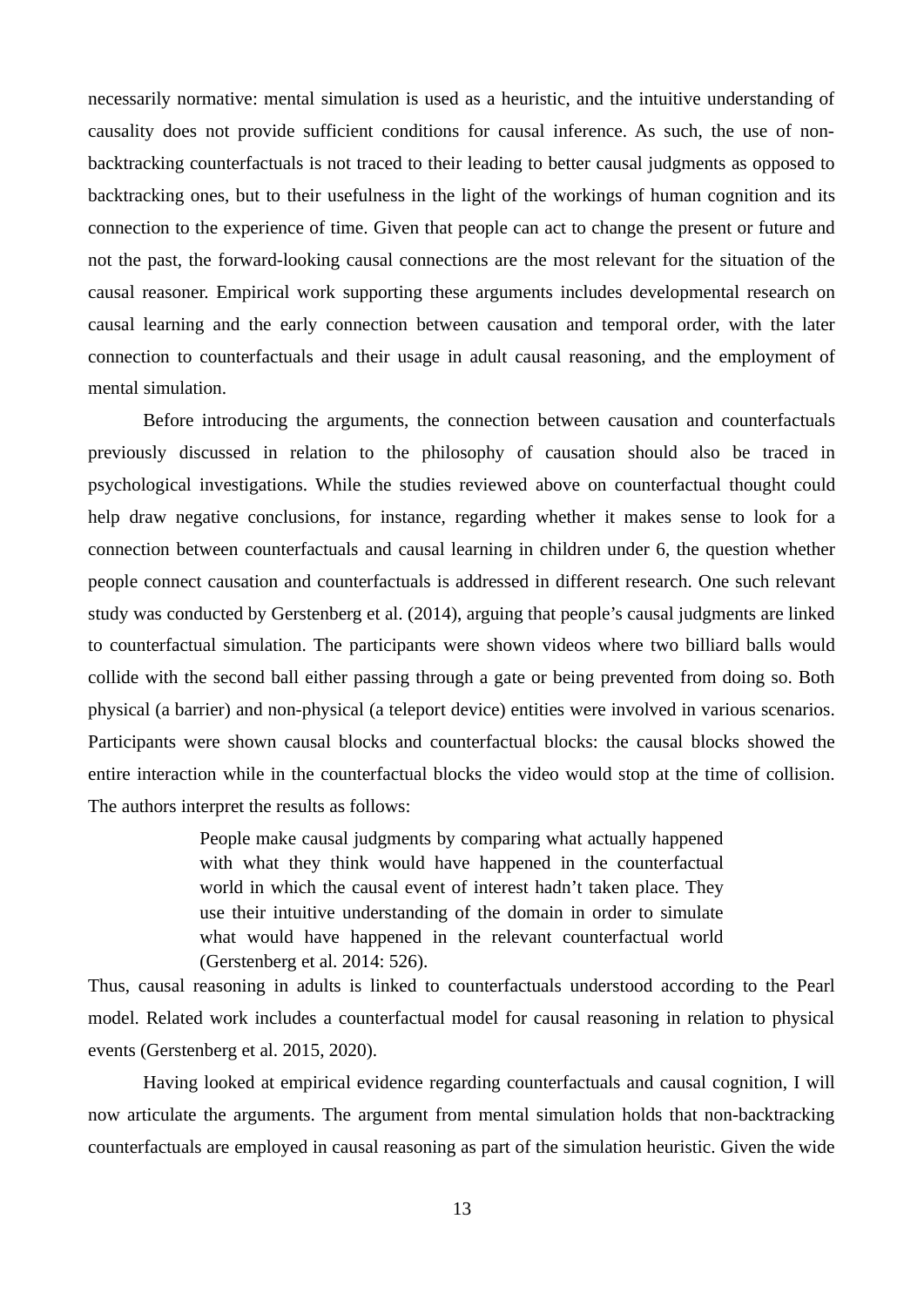use of this heuristic and particularly its connection to causal reasoning, non-backtracking counterfactuals are easier to employ for causal reasoners. Empirical evidence for this claim comes from psychological studies on the causal asymmetry. In a review by Lagnado and Sloman (2015) a section on the causal asymmetry concludes that 'studies on the asymmetry of causal reasoning are consistent with the idea that people are much better able to run mental simulations forward from cause to effect than backward from effect to cause' (3.16). Here, Lagnado and Sloman refer to Tversky and Kahneman's (1974) earlier considerations on mental simulation, including aspects beyond probabilistic dependence, particularly spatio-temporal information.<sup>[9](#page-13-0)</sup> While Lagnado and Sloman connect this to the geometrical-mechanical concept of causation, for the purposes of this paper I will leave the debate between defenders of these positions open.<sup>[10](#page-13-1)</sup>

Mental simulation has been investigated in connection to various domains in psychology including decision making, self-regulation, memory, mental imagery, social cognition (Moulton & Kosslyn 2009: 1275). This wide range of uses helps illustrate the scope of causal thought: people simulate scenarios in order to make better choices, or to better navigate various social situations. Counterfactual thought and simulation are also discussed in the context of neuroscience by Van Hoeck et al.: 'simulations provide the basis for constructing mental models of events and of imaging alternative realities ''if only'' different decisions were made or actions taken' (2015: 2). One thing to stress here, though, is that mental simulation is a heuristic: a means of reasoning under conditions of uncertainty, which may yield correct judgments, but which may also be prone to error (Kahneman et al. 1982). In this sense, the contrast with approaches such as Bayesian models or causal maps should be noted. As causal maps rely on means of inferring causally that yield the correct causal structure, they would ascribe such methods to all causal reasoners. Still, as discussed above, such methods of inference rule out backtracking counterfactuals. The heuristics approach, and mental simulation in particular, presents a broader picture capturing the multitude of uses of counterfactuals. As simulation contains information on temporal order, that would explain the preference for non-backtracking counterfactuals, but backtracking may be used in cases where temporal order may not be as important. One consequence of adopting this picture is giving up the normative dimension that approaches such as Woodward (2014) have taken: people can and do reason about causation in multiple ways, and some ways are better adjusted to their situations than others.

The previous point brings me to the argument from the experience of causality: causal reasoners employ preponderantly non-backtracking counterfactuals because they match their

<span id="page-13-0"></span><sup>&</sup>lt;sup>9</sup> Also see Kahneman (1995) for a discussion on counterfactuals specifically.

<span id="page-13-1"></span> $10$  See Waldmann and Mayrhofer (2016) for a discussion of different concepts of causation in psychological context.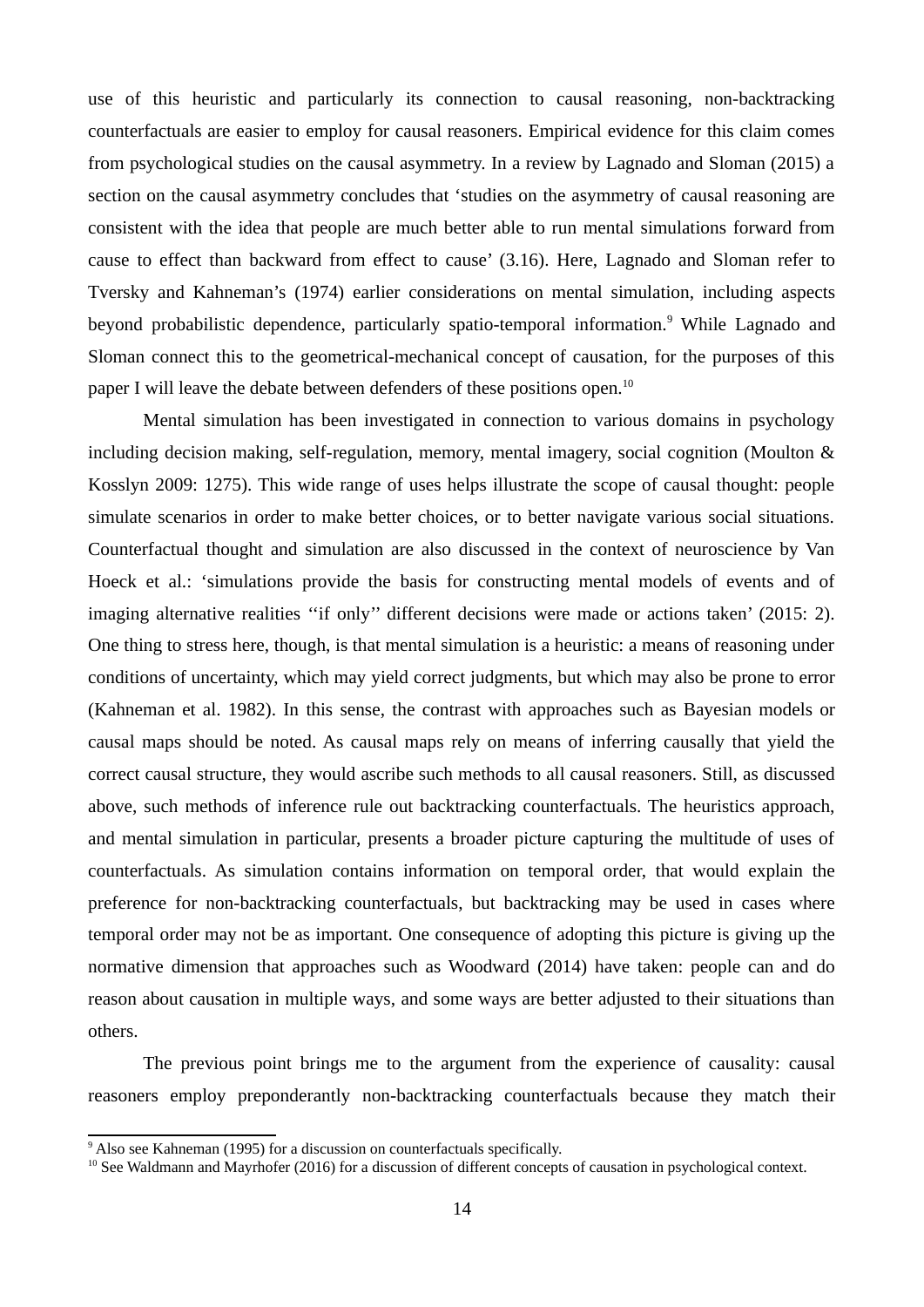understanding of causation, which involves the direction of time. The conceptual account of the asymmetry of causation I have defended elsewhere emphasizes the early connection between causality and time on the basis of psychological research on causal learning and causal reasoning (Popa 2020). On this model, causal reasoners link claims such as 'A causes B' to claims such as 'A is temporally prior to B'. While this provides neither necessary nor sufficient conditions for causal inference - it leaves out simultaneous causation and time alone is a weak cue to causality - it explains how further cues to causality are shaped by this assumption, particularly the temporal asymmetry. Under this model, counterfactuals would be among those cues, and their use would presuppose an earlier understanding of causation in relation to time, and possibly other cues.

According to different studies, children rely on temporal succession in causal perception starting with the age of 3 or 4 (Bullock et al. 1982; Ranking & McCormack 2013). Regarding causal reasoning, 5 to 6 years old can infer causal structure on the basis of temporal cues (McCormack et al. 2014). Comparing this with the developmental evidence on counterfactual thought shows that children are able to perceive causality and temporal succession before they employ counterfactuals. Only evidence of the kind provided by Harris et al. (1996) could match this age range, but in the current state of scholarship no study has disentangled the children's performance from their use of mere conditional reasoning. Regarding causal reasoning, if the age when children can think counterfactually is 6, as several of the studies cited above converge on, then the use of temporal cues also precedes it.

One potential objection here would come from research attributing counterfactual thought to children younger than 6. While this is currently an ongoing empirical debate, I would like to answer it from the perspective of existing scholarship. If the difference is explained by reliance on temporal updating, and temporal reasoning respectively (McCormack & Hoerl 2019), then the use of counterfactual simulation involves temporal reasoning, which in turn would involve an understanding of succession. As such, temporal reasoning would be one crucial step in the development of counterfactual thought even if one were to identify developmental precursors such as conditional reasoning.

Moving on to adult causal reasoning, Lagnado and Sloman (2004) show that adults are more successful at inferring causally when interventions are accompanied by temporal cues. This again highlights the connection between causality and time, which facilitates causal reasoning even when inferring through different cues. In sum, causality appears to be understood in temporal terms from early on, and once causal thought is shaped by the understanding of time, counterfactual reasoning assists in causal inference. Counterfactuals are employed from this frame because of the causal reasoner's experience and understanding of time.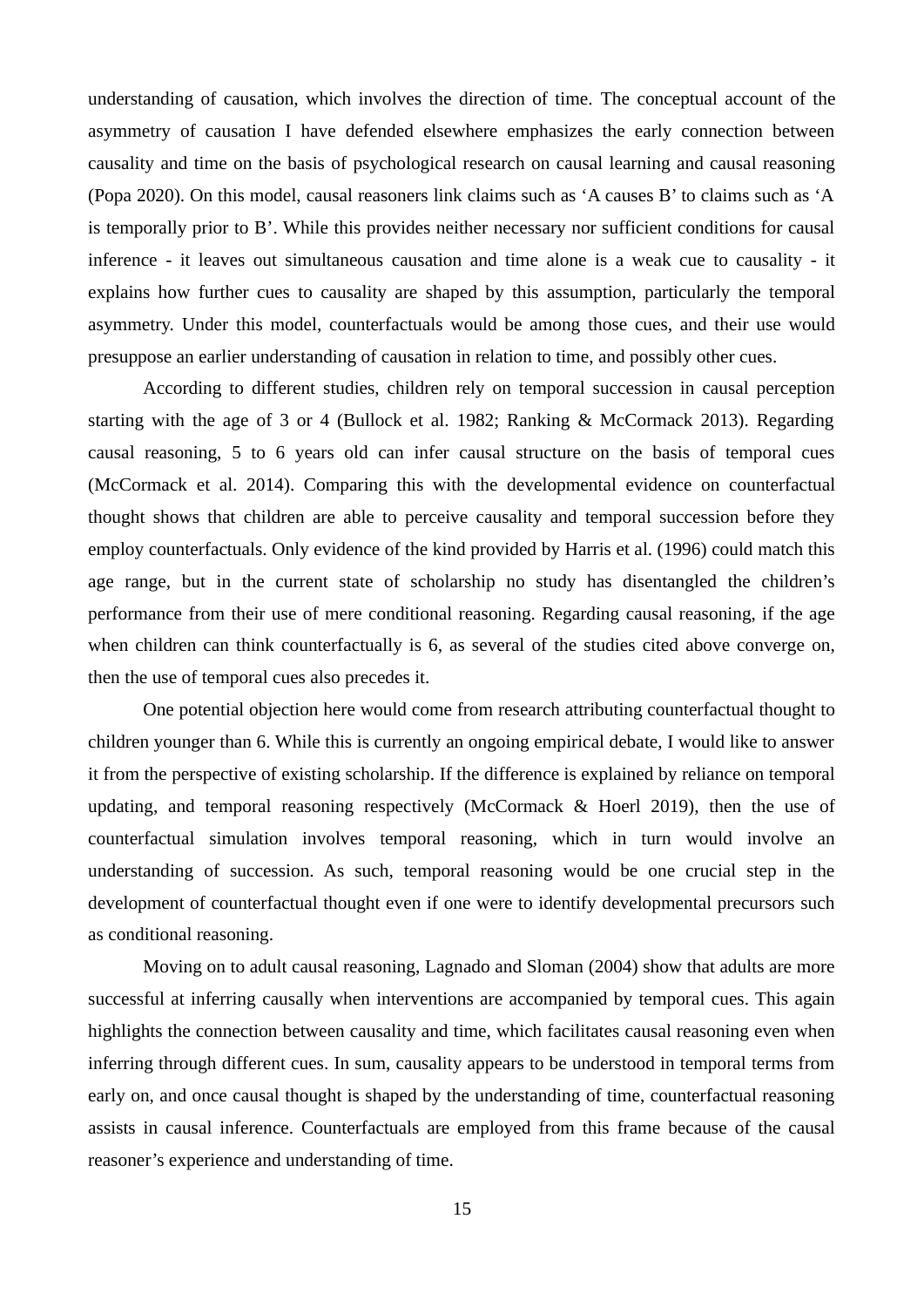Having explained why non-backtracking counterfactuals appear to be the right kind of counterfactuals in the context of making causal judgments, I will use the remainder of this paper to place the proposed account in philosophical perspective. As mentioned above, the aspects of human cognition that render the employment of non-backtracking counterfactuals useful are not sufficient to assume this interpretation as correct on objective grounds. By 'objective grounds', I mean a set of truth conditions that make certain counterfactuals true, but not others. These would be required for defending counterfactual analyses of causation alongside causal realism. Earlier metaphysical attempts to define causation through counterfactual dependence tied to a particular interpretation of counterfactuals as non-backtracking may face this problem. Because non-backtracking counterfactuals work in the context of running mental simulations, they appear as more natural to use, but there is nothing beyond human cognition that makes it so. Nevertheless, the approach introduced here can be used in the metaphysics of causation by perspectival accounts: if causation is understood in a perspectival way, then the situation of the causal reasoner is in a certain sense constitutive of the concept of causation. Defending a counterfactual approach to causation on perspectival grounds would explain the use of non-backtracking counterfactuals with reference to the experience of time by the causal reasoner, with the arrow of time determining which counterfactuals are true. I will briefly illustrate this in relation to Price's (2007) version of perspectivalism.

Price argues that the perspective of the decision maker is constitutive of causation. The architecture of deliberation is characterized by Fixtures and Options which can be Known or Knowable (2007: 275). Adding the agent's temporal position to this, Price introduces the Fixed Past Principle, which he takes to be a part of naive physics: events that happened in the past are taken to be Fixtures and thus cannot be acted upon (2007: 277). This view, however, does not exclude the possibility of 'an atemporal god, able to wiggle the material world in a much less temporallyconstrained manner' (2007: 280). This, however would do away with the concept of causation according to Price, since such intervention would change everything, making it impossible to single out particular causal connections.

Placing the main claims of this paper in the context of Price's perspectivalism would shed more light on the causal reasoner's temporal positioning and on how that relates to causal thought. Price does not discuss counterfactuals, but as long as counterfactuals may be used in causal thought they would fall under the same perspective. Thus, for the deliberation situation it is the counterfactuals that go from past to future that are relevant, since one can only act to change the future. Furthermore, the use of mental simulation in decision making, as discussed by Kahneman and Tversky (1981), would help sketch out the relevant psychological aspects of mental simulation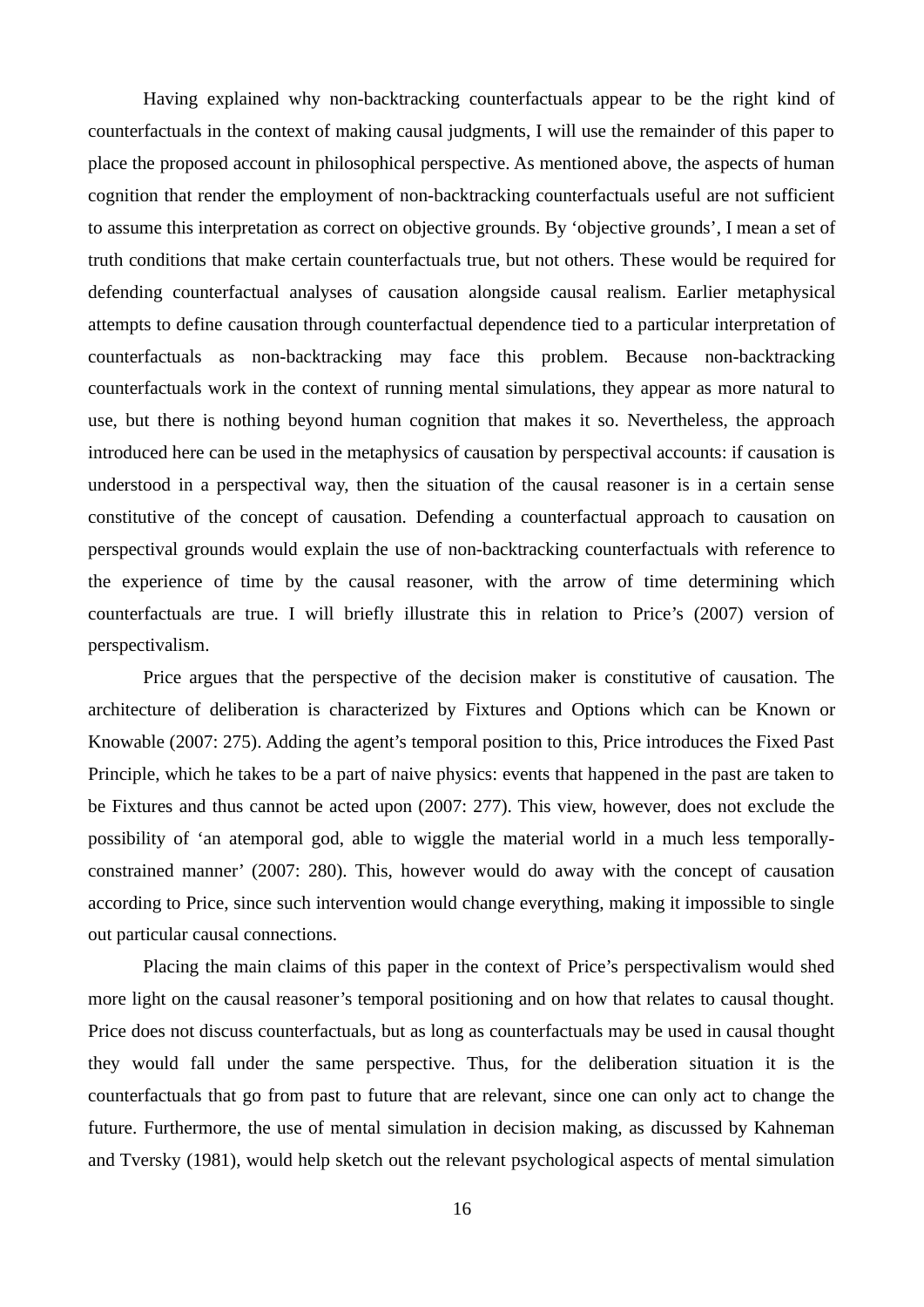and decision making. As this is used as a heuristic, however, the absence of an objective guarantee for its success should be emphasized.

This brings me to the question of normativity. As argued above, using non-backtracking counterfactuals can be justified by the causal reasoner's experience of causation and time, but this justification is subjective at best. Thus, the norms are adjusted to the causal reasoner's situation  $-$  if the counterfactuals are meant to be used for decision making, then following the arrow of time would be the most useful strategy. However, if reasoning takes place within a particular system where connections cannot be altered, then backtracking would make sense. Likewise, if the aim is diagnostic, then backtracking would work again. Thus, rather than relying on a semantics of counterfactuals that excludes backtracking as a norm, further specifications of where and when such methods are more effective are needed. This would also undermine a more ambitious project of expanding a non-backtracking interpretation of counterfactuals to all areas of causal thought.

# **6. Conclusion**

This paper has explored investigations of counterfactuals, causation, and backtracking across philosophy and psychology. I have traced the focus on non-backtracking counterfactuals to philosophical approaches to causation and noted its subsequent use by normative and psychological models, arguing that there are no formal or empirical reasons to exclude backtracking. I have brought forward an explanation of the use of non-backtracking counterfactuals in the context of making a causal judgment through the mental simulation heuristic and people's experience of causation. This view can be of further use in providing projectivist approaches in philosophy with psychological support in explaining how the situation of the causal reasoner shapes causal concepts.

This approach helps move forward the debate on causation and counterfactuals by highlighting the need to shift the focus from justifying the employment of exclusively nonbacktracking counterfactuals to exploring contexts where different types of counterfactuals are salient. At the same time, the proposed account helps shed further light on how people ordinarily use counterfactuals in causal contexts and decision making. This can inform future studies on the functions of causal and counterfactual thought, involving both conceptual and empirical work in developmental psychology and reasoning, among others.

# **References**

Beck S. R. (2015a). Counterfactuals matter: A reply to Weisberg & Gopnik. *Cognitive Science* 40: 260–61.

17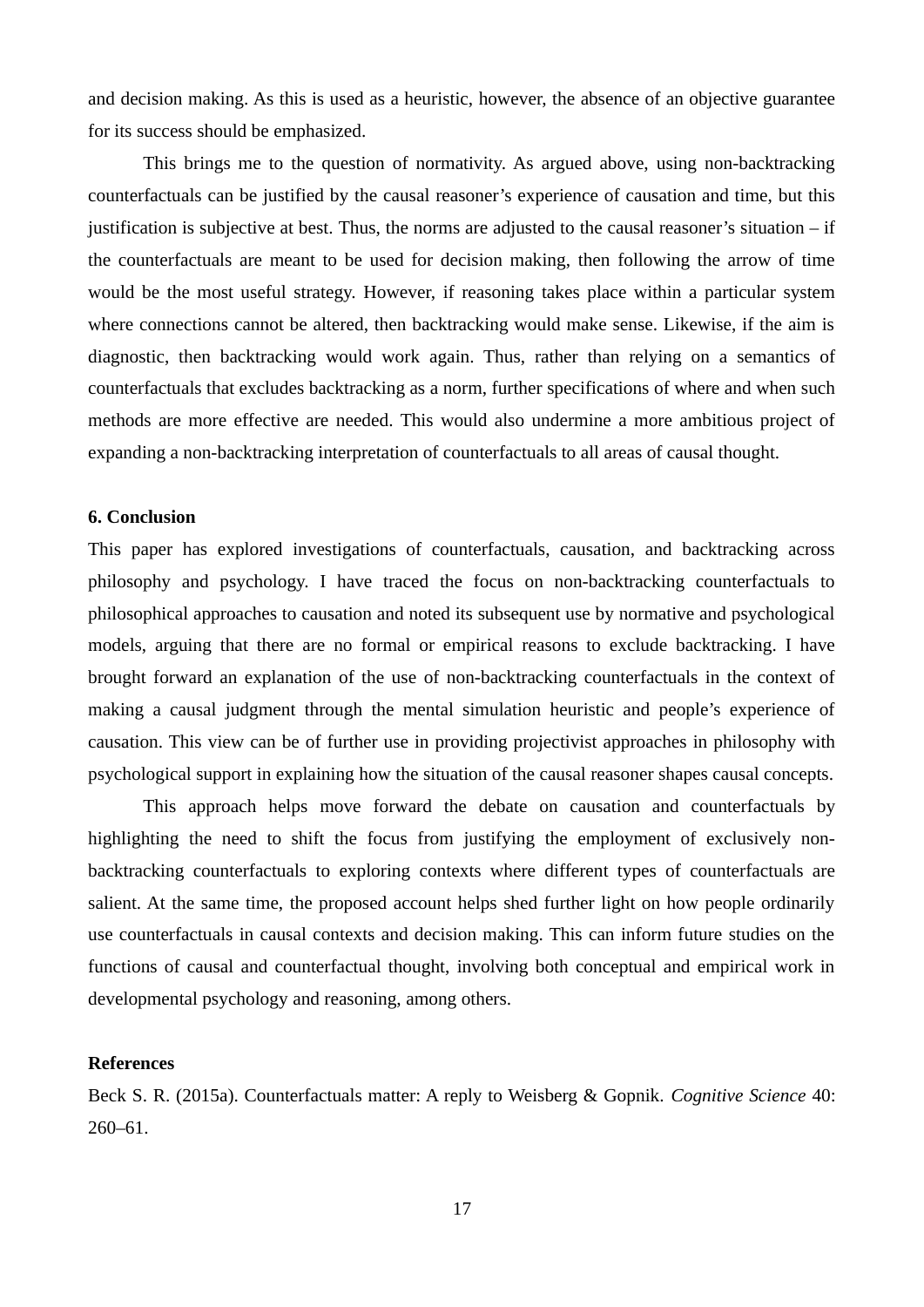Beck S. R. (2015b). Why what is counterfactual really matters: A response to Weisberg & Gopnik. *Cognitive Science* 40: 253–56.

Beck, S. R., & Rafetseder, E. (2019). Are counterfactuals in and about time?. *Behavioral and Brain Sciences*, 42, doi:10.1017/S0140525X18002157.

Briggs, R. (2012). Interventionist counterfactuals. *Philosophical studies*, *160*(1), 139-166.

Broadbent, A. (2007). Reversing the counterfactual analysis of causation. *International Journal of Philosophical Studies*, 15(2), 169-189*.*

Broadbent, A. (2012). Causes of causes. *Philosophical Studies*, 158(3), 457-476.

Dehghani, M., Iliev, R., & Kaufmann, S. (2012). Causal explanation and fact mutability in counterfactual reasoning. *Mind & Language*, 27(1), 55-85.

Fernbach, P. M., & Sloman, S. A. (2011). Don't throw out the Bayes with the bathwater. *Behavioral and Brain Sciences*, *34*(4), 198.

Fisher, T. (2017b). Counterlegal dependence and causation's arrows: causal models for backtrackers and counterlegals. *Synthese*, *194*(12), 4983-5003.

Fisher, T. (2017a). Causal counterfactuals are not interventionist counterfactuals. *Synthese*, *194*(12), 4935-4957.

Gautam, S., Suddendorf, T., Henry, J. D., & Redshaw, J. (2019). A taxonomy of mental time travel and counterfactual thought: Insights from cognitive development. *Behavioural brain research*, *374*, 112108.

Gerstenberg, T., Bechlivanidis, C., & Lagnado, D. A. (2013). Back on track: Backtracking in counterfactual reasoning. In *Proceedings of the Annual Meeting of the Cognitive Science Society* (Vol. 35, No. 35).

Gerstenberg, T., Goodman, N., Lagnado, D., & Tenenbaum, J. (2014). From counterfactual simulation to causal judgment. In *Proceedings of the annual meeting of the cognitive science society* (Vol. 36, No. 36).

Gerstenberg, T., Goodman, N. D., Lagnado, D. A., & Tenenbaum, J. B. (2015). How, whether, why: Causal judgments as counterfactual contrasts. In *CogSci*.

Gerstenberg, T., Goodman, N., Lagnado, D., & Tenenbaum, J. (2020). A counterfactual simulation model of causal judgment, URL = [<https://psyarxiv.com/7zj94/](https://psyarxiv.com/7zj94/)>.

Glynn, L. (2013). Of miracles and interventions. *Erkenntnis*, *78*(1), 43-64.

Gopnik, A., & Sobel, D. M. (2000). Detecting blickets: How young children use information about novel causal powers in categorization and induction. *Child development*, *71*(5), 1205-1222.

Gopnik, A., Glymour, C., Sobel, D. M., Schulz, D. E., Kushnir, T., & Danks, D. (2004). A theory of causal learning in children: Causal maps and Bayes nets. *Psychological Review*, 111, 1-31.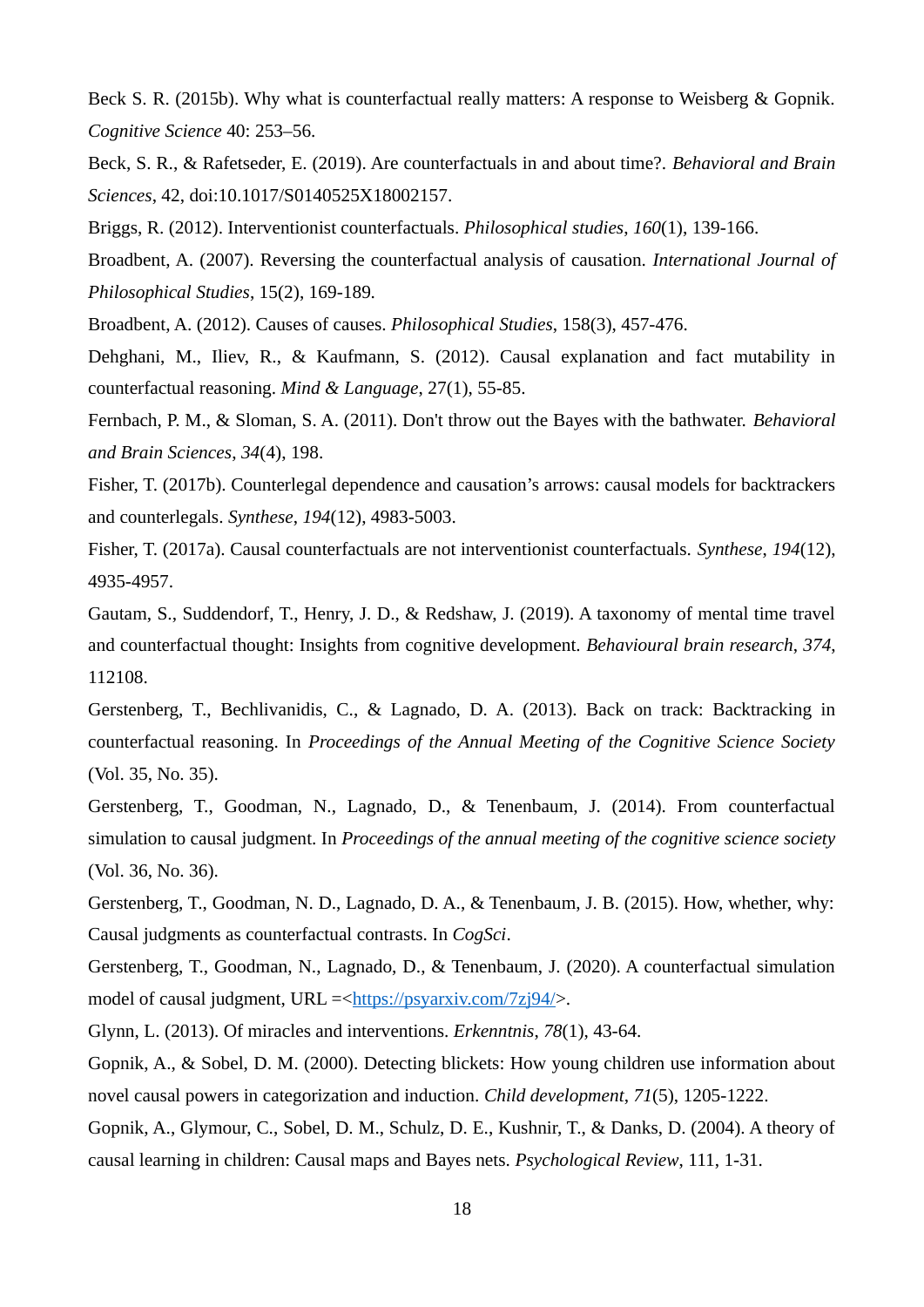Halpern, J. Y., & Pearl, J. (2005). Causes and explanations: A structural-model approach. Part I: Causes. *The British Journal for the Philosophy of Science*, 56(4), 843–887.

Han, J. H., Jimenez-Leal, W., & Sloman, S. (2014). Conditions for backtracking with counterfactual conditionals. In *Proceedings of the Annual Meeting of the Cognitive Science Society* (Vol. 36, No. 36).

Harris, P. (2000) *The work of the imagination*, Oxford, England: Blackwell.

Harris, P. L., German, T., & Mills, P. (1996). Children's use of counterfactual thinking in causal reasoning, *Cognition* 61, 233–259.

Hiddleston, E. (2005). A Causal Theory of Counterfactuals, *Nous* 39(4), 632–657.

Hoerl C, McCormack T. (2019). Thinking in and about time: A dual systems perspective on temporal cognition. *Behavioral and Brain Sciences* 42, e244: 1–69. doi:10.1017/S0140525X18002157.

Jones, M., & Love, B. C. (2011). Bayesian fundamentalism or enlightenment? On the explanatory status and theoretical contributions of Bayesian models of cognition. *Behavioral and brain sciences*, *34*(4), 169.

Kahneman, D. (1995). Varieties of counterfactual thinking. *What might have been: The social psychology of counterfactual thinking*, 375-395.

Kahneman, D., Slovic, S. P., & Tversky, A. (Eds.). (1982). Judgment under uncertainty: Heuristics and biases. Cambridge university press.

Kahneman, D., & Tversky, A. (1981). *The simulation heuristic* (No. TR-5). Stanford Univ CA Dept of Psychology.

Khoo, J. (2017). Backtracking counterfactuals revisited. *Mind*, *126*(503), 841-910.

Lassiter, D. (2020). Causation and probability in indicative and counterfactual conditionals, URL = <http://web.stanford.edu/~danlass/Lassiter-causation-probability-conditionals-draft.pdf>

Lewis, D. (1973). *Counterfactuals*. Blackwell Publishing.

Lewis, D. (1974). Causation. *The journal of philosophy*, *70*(17), 556-567.

Lewis, D. (1979). Counterfactual dependence and time's arrow. *Noûs*, 455-476.

Lewis, D. (2000). Causation as influence. *The Journal of Philosophy*, *97*(4), 182-197.

Lucas, C.G. and Kemp, C., (2015). An improved probabilistic account of counterfactual reasoning. *Psychological review*, 122(4), p.700.

McCormack, T., Ho, M., Gribben, C., O'Connor, E., & Hoerl, C. (2018). The development of counterfactual reasoning about doubly-determined events. *Cognitive Development*, 45, 1-9.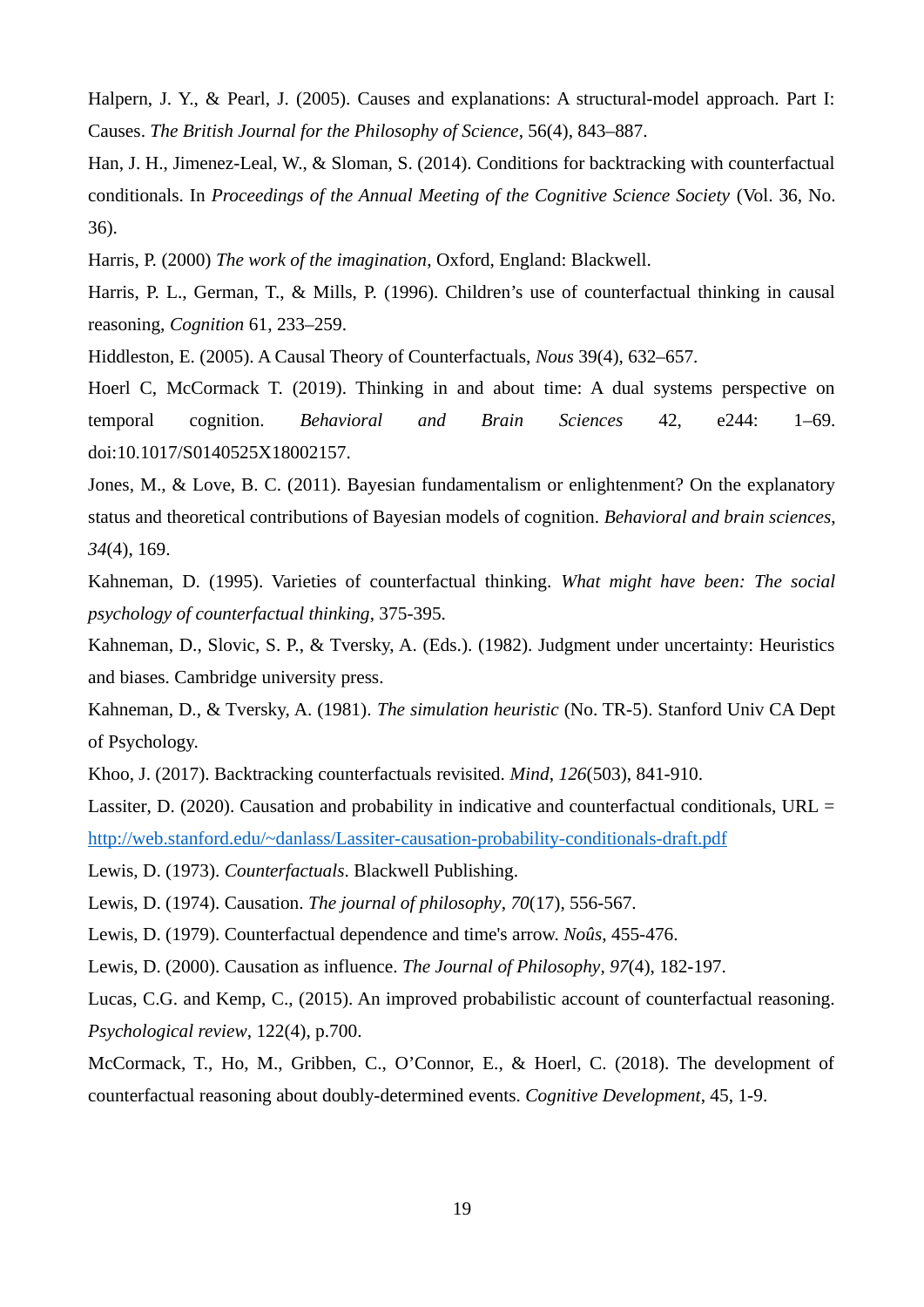Moulton, S. T., & Kosslyn, S. M. (2009). Imagining predictions: mental imagery as mental emulation. *Philosophical Transactions of the Royal Society B: Biological Sciences*, *364*(1521), 1273-1280.

Nyhout, A. and Ganea, P.A., (2019). Mature counterfactual reasoning in 4-and 5-year-olds, *Cognition* 183: 57–66.

Pearl, J. (2009). *Causality*. Cambridge university press.

Pearl, J., & Mackenzie, D. (2018). *The book of why: the new science of cause and effect*. Basic books.

Popa, E. (2015). *Causation as Manipulability and Temporal Direction* (Doctoral dissertation, Central European University).

Popa, E. (2020). A Psychological Approach to Causal Understanding and the Temporal Asymmetry. *Review of Philosophy and Psychology*, 1-18.

Rafetseder, E., Cristi-Vargas, R., Perner, J. (2010) 'Counterfactual reasoning: developing a sense of "nearest possible world"', *Child Development* 81, 1: 376-389.

Rafetseder, E., & Perner, J. (2010). Is reasoning from counterfactual antecedents evidence for counterfactual reasoning? *Thinking and Reasoning*, 16, 131–155.

Rafetseder, E., Schwitalla, M., & Perner, J. (2013). Counterfactual reasoning: From childhood to adulthood. *Journal of experimental child psychology*, 114(3), 389-404.

Rips, L. (2010), 'Two Causal Theories of Counterfactual Conditionals', *Cognitive Science* 44: 2, 175-221.

Rips, L. J., & Edwards, B. J. (2013). Inference and explanation in counterfactual reasoning. *Cognitive Science*, *37*(6), 1107-1135.

Roese, N. J., & Epstude, K. (2017). The functional theory of counterfactual thinking: New evidence, new challenges, new insights. In *Advances in experimental social psychology* (Vol. 56, pp. 1-79). Academic Press.

Schulz, L., Gopnik, A., Glymour, C. (2007) 'Preschool children learn about causal structure from conditional interventions', *Developmental Science* 10: 322-332.

Schulz, K., Smets, S., Velázquez-Quesada, F. R., & Xie, K. (2019, October). A logical and empirical study of right-nested counterfactuals. In *International Workshop on Logic, Rationality and Interaction* (pp. 259-272). Springer, Berlin, Heidelberg.

Skovgaard-Olsen, N., Stephan, S., & Waldmann, M. (2021). Conditionals and the hierarchy of causal queries. *Journal of Experimental Psychology: General*, *1*.

Sloman, S. A., & Fernbach, P. M. (2008). The value of rational analysis: An assessment of causal reasoning and learning. *The probabilistic mind: Prospects for Bayesian cognitive science*, 485-500.